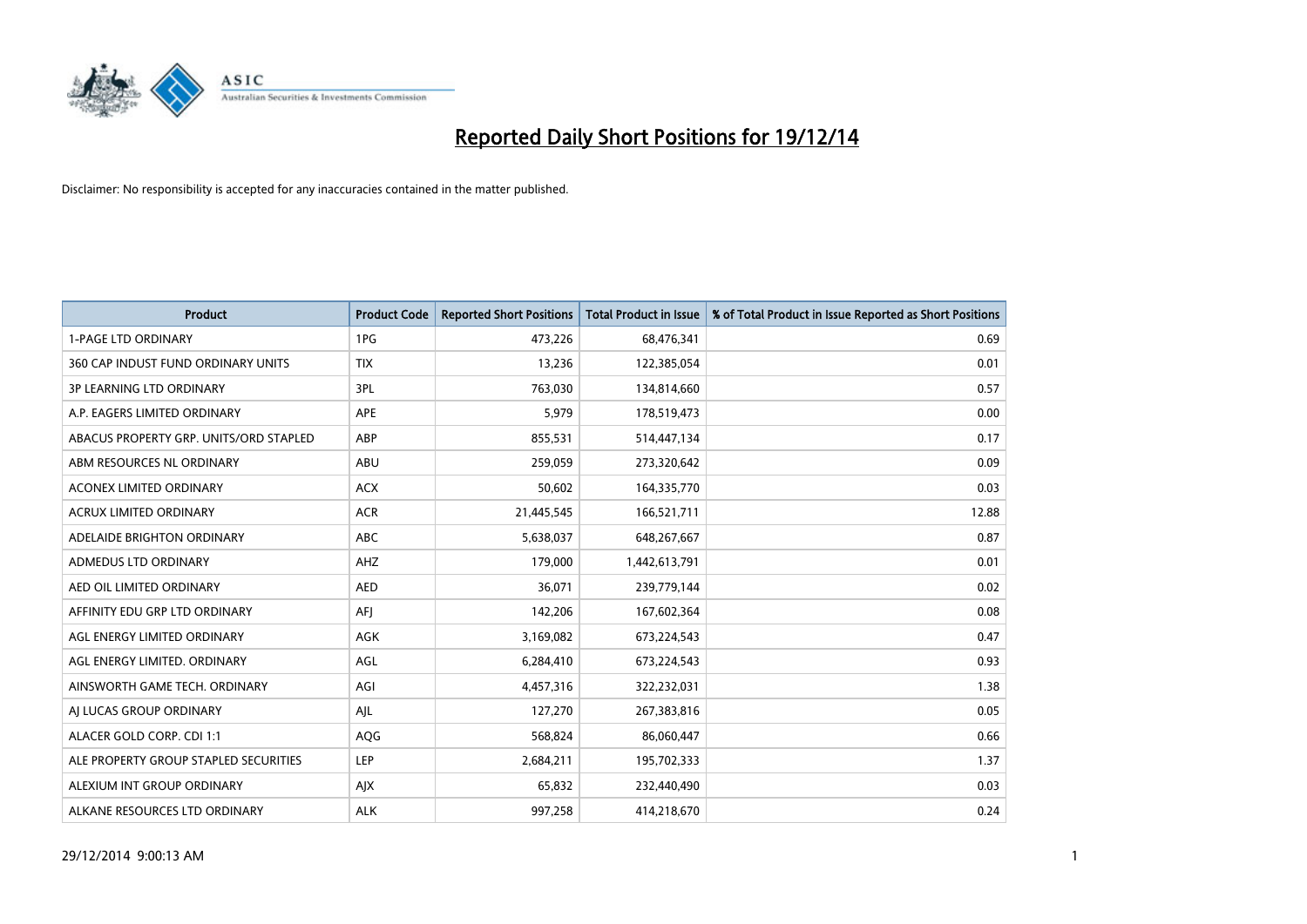

| <b>Product</b>                          | <b>Product Code</b> | <b>Reported Short Positions</b> | <b>Total Product in Issue</b> | % of Total Product in Issue Reported as Short Positions |
|-----------------------------------------|---------------------|---------------------------------|-------------------------------|---------------------------------------------------------|
| ALLIANCE AVIATION ORDINARY              | AQZ                 | 2,897                           | 106,429,638                   | 0.00                                                    |
| ALS LTD ORDINARY                        | <b>ALQ</b>          | 37,120,011                      | 397,795,796                   | 9.33                                                    |
| ALTIUM LIMITED ORDINARY                 | ALU                 | 34,844                          | 129,272,762                   | 0.03                                                    |
| ALUMINA LIMITED ORDINARY                | <b>AWC</b>          | 26,823,876                      | 2,806,225,615                 | 0.96                                                    |
| AMALGAMATED HOLDINGS ORDINARY           | AHD                 | 1,201                           | 157,917,136                   | 0.00                                                    |
| AMCOM TELECOMM. ORDINARY                | AMM                 | 4,469,547                       | 266,399,148                   | 1.68                                                    |
| AMCOR LIMITED ORDINARY                  | AMC                 | 13,180,893                      | 1,206,684,923                 | 1.09                                                    |
| AMP CAPITAL CHINA ORDINARY UNITS        | AGF                 | 1,941                           | 374,593,484                   | 0.00                                                    |
| AMP LIMITED ORDINARY                    | AMP                 | 10,667,019                      | 2,957,737,964                 | 0.36                                                    |
| ANSELL LIMITED ORDINARY                 | <b>ANN</b>          | 5,273,401                       | 153,139,924                   | 3.44                                                    |
| ANTARES ENERGY LTD ORDINARY             | AZZ                 | 436,987                         | 242,750,000                   | 0.18                                                    |
| ANZ BANKING GRP LTD ORDINARY            | ANZ                 | 18,757,353                      | 2,756,650,267                 | 0.68                                                    |
| APA GROUP STAPLED SECURITIES            | APA                 | 15,870,177                      | 835,750,807                   | 1.90                                                    |
| APN NEWS & MEDIA ORDINARY               | <b>APN</b>          | 4,241,653                       | 1,029,041,356                 | 0.41                                                    |
| AQUARIUS PLATINUM. ORDINARY             | <b>AOP</b>          | 2,846,745                       | 1,501,979,560                 | 0.19                                                    |
| ARAFURA RESOURCE LTD ORDINARY           | <b>ARU</b>          | 2,000                           | 441,270,644                   | 0.00                                                    |
| ARB CORPORATION ORDINARY                | <b>ARP</b>          | 876,527                         | 79,156,214                    | 1.11                                                    |
| ARDENT LEISURE GROUP STAPLED SECURITIES | AAD                 | 5,048,673                       | 438,666,245                   | 1.15                                                    |
| ARENA REIT. STAPLED                     | ARF                 | 111,788                         | 211,605,103                   | 0.05                                                    |
| ARISTOCRAT LEISURE ORDINARY             | ALL                 | 780,670                         | 630,022,253                   | 0.12                                                    |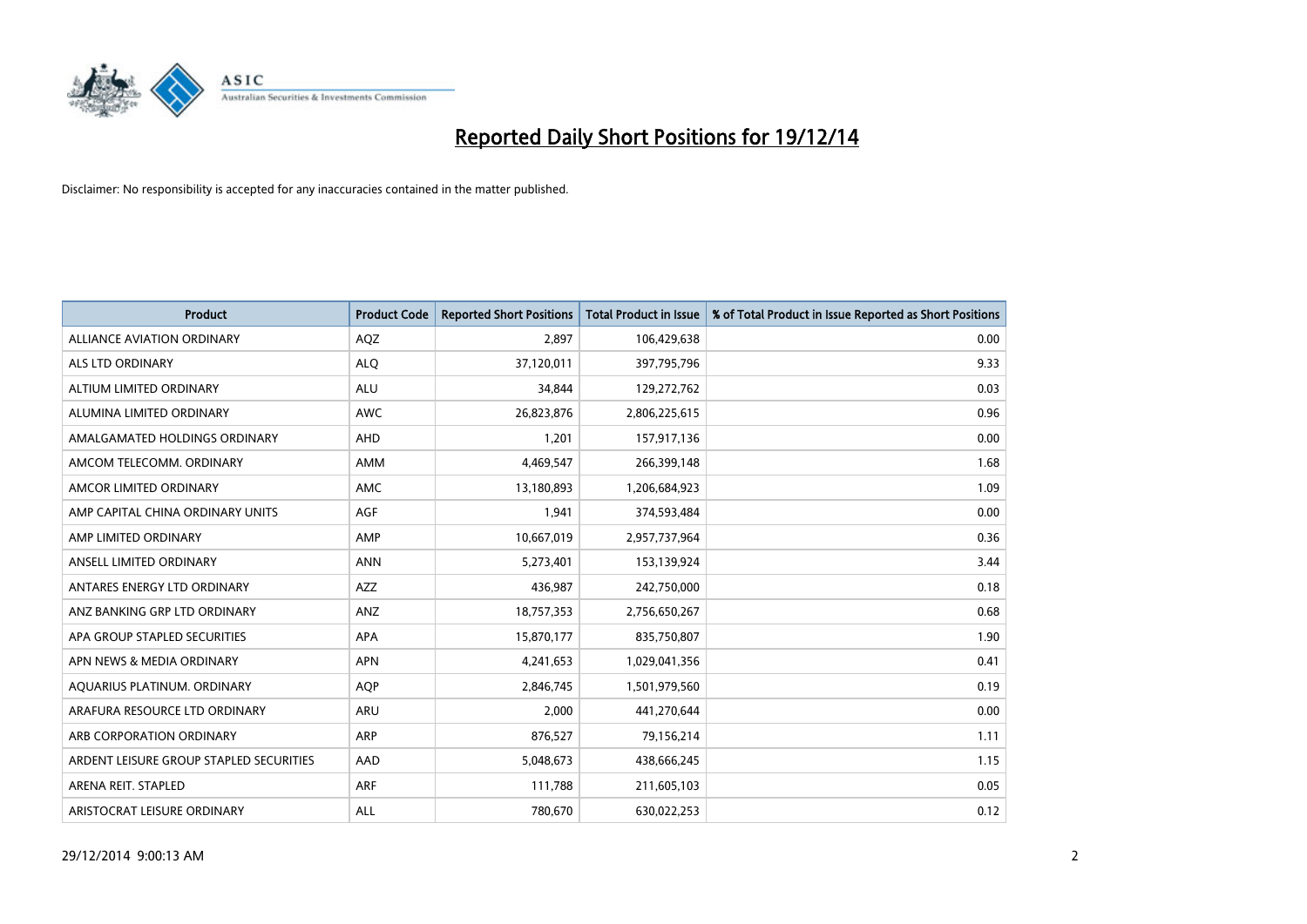

| <b>Product</b>                            | <b>Product Code</b> | <b>Reported Short Positions</b> | <b>Total Product in Issue</b> | % of Total Product in Issue Reported as Short Positions |
|-------------------------------------------|---------------------|---------------------------------|-------------------------------|---------------------------------------------------------|
| ARRIUM LTD ORDINARY                       | ARI                 | 67,845,716                      | 2,937,293,755                 | 2.31                                                    |
| ASALEO CARE LIMITED ORDINARY              | <b>AHY</b>          | 6,840,914                       | 603,469,434                   | 1.13                                                    |
| ASCIANO LIMITED ORDINARY                  | <b>AIO</b>          | 3,952,075                       | 975,385,664                   | 0.41                                                    |
| ASG GROUP LIMITED ORDINARY                | <b>ASZ</b>          | 40,205                          | 206,720,839                   | 0.02                                                    |
| ASHLEY SERVICES GRP ORDINARY              | ASH                 | 222,411                         | 150,000,000                   | 0.15                                                    |
| ASPEN GROUP ORD/UNITS STAPLED             | <b>APZ</b>          | 109,530                         | 113,183,450                   | 0.10                                                    |
| ASPIRE MINING LTD ORDINARY                | <b>AKM</b>          | 1,000,001                       | 703,463,306                   | 0.14                                                    |
| ASTRO JAP PROP GROUP STAPLED US PROHIBIT. | AJA                 | 107,835                         | 67,183,619                    | 0.16                                                    |
| ASX LIMITED ORDINARY                      | ASX                 | 6,121,553                       | 193,595,162                   | 3.16                                                    |
| ATLAS IRON LIMITED ORDINARY               | <b>AGO</b>          | 105,372,085                     | 919,475,619                   | 11.46                                                   |
| ATRUM COAL NL ORDINARY                    | <b>ATU</b>          | 73,140                          | 170,142,959                   | 0.04                                                    |
| AUCKLAND INTERNATION ORDINARY             | <b>AIA</b>          | 113,996                         | 1,190,484,097                 | 0.01                                                    |
| AURIZON HOLDINGS LTD ORDINARY             | AZJ                 | 2,704,874                       | 2,137,284,503                 | 0.13                                                    |
| AUSDRILL LIMITED ORDINARY                 | ASL                 | 22,792,810                      | 312,277,224                   | 7.30                                                    |
| AUSENCO LIMITED ORDINARY                  | AAX                 | 986,842                         | 168,449,799                   | 0.59                                                    |
| AUSNET SERVICES STAPLED SECURITIES        | AST                 | 37,849,785                      | 3,425,244,162                 | 1.11                                                    |
| AUST INDUSTRIAL REIT UNIT                 | ANI                 | 115,094                         | 96,288,031                    | 0.12                                                    |
| <b>AUSTAL LIMITED ORDINARY</b>            | ASB                 | 348,720                         | 346,772,567                   | 0.10                                                    |
| <b>AUSTBROKERS HOLDINGS ORDINARY</b>      | <b>AUB</b>          | 78,034                          | 61,740,597                    | 0.13                                                    |
| AUSTEX OIL LIMITED ORDINARY               | <b>AOK</b>          | 62,000                          | 558,571,402                   | 0.01                                                    |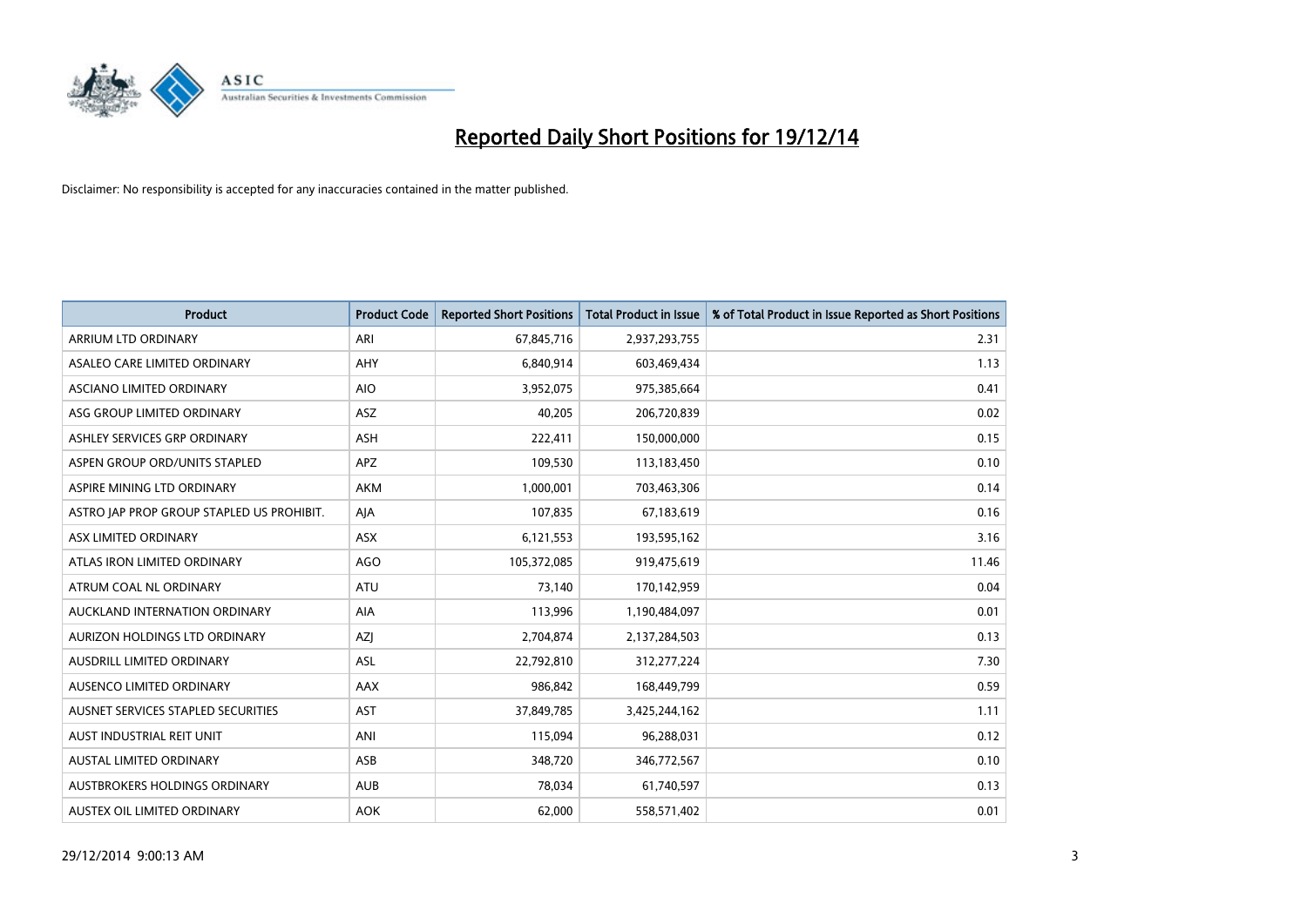

| <b>Product</b>                     | <b>Product Code</b> | <b>Reported Short Positions</b> | <b>Total Product in Issue</b> | % of Total Product in Issue Reported as Short Positions |
|------------------------------------|---------------------|---------------------------------|-------------------------------|---------------------------------------------------------|
| AUSTIN ENGINEERING ORDINARY        | ANG                 | 442.812                         | 84,274,004                    | 0.53                                                    |
| <b>AUSTIN EXPLORATION ORDINARY</b> | <b>AKK</b>          | 665,770                         | 327,862,790                   | 0.20                                                    |
| AUSTRALIAN AGRICULT, ORDINARY      | AAC                 | 6,108,926                       | 532,474,721                   | 1.15                                                    |
| AUSTRALIAN PHARM. ORDINARY         | API                 | 8,818,912                       | 488,115,883                   | 1.81                                                    |
| AUTOMOTIVE HOLDINGS ORDINARY       | AHE                 | 3,328,341                       | 306,437,941                   | 1.09                                                    |
| AVANCO RESOURCES LTD ORDINARY      | AVB                 | 3,263,736                       | 1,661,675,855                 | 0.20                                                    |
| AVEO GROUP STAPLED SECURITIES      | AOG                 | 3,684,561                       | 499,536,460                   | 0.74                                                    |
| AWE LIMITED ORDINARY               | <b>AWE</b>          | 12,583,900                      | 525,861,050                   | 2.39                                                    |
| <b>AZONTO PET LTD ORDINARY</b>     | APY                 | $\mathbf{1}$                    | 1,159,375,100                 | 0.00                                                    |
| AZUMAH RESOURCES ORDINARY          | <b>AZM</b>          | $\mathbf{1}$                    | 389,316,919                   | 0.00                                                    |
| <b>BANDANNA ENERGY ORDINARY</b>    | <b>BND</b>          | 17,540,654                      | 528,481,199                   | 3.32                                                    |
| BANK OF QUEENSLAND. ORDINARY       | <b>BOQ</b>          | 2,413,426                       | 366,982,047                   | 0.66                                                    |
| <b>BASE RES LIMITED ORDINARY</b>   | <b>BSE</b>          | 5,504,554                       | 563,902,771                   | 0.98                                                    |
| <b>BATHURST RES LTD. ORDINARY</b>  | <b>BRL</b>          | 207,998                         | 947,828,434                   | 0.02                                                    |
| <b>BC IRON LIMITED ORDINARY</b>    | <b>BCI</b>          | 14,551,753                      | 196,196,992                   | 7.42                                                    |
| BEACH ENERGY LIMITED ORDINARY      | <b>BPT</b>          | 15,034,134                      | 1,297,496,886                 | 1.16                                                    |
| BEADELL RESOURCE LTD ORDINARY      | <b>BDR</b>          | 67,250,872                      | 798,657,280                   | 8.42                                                    |
| BEGA CHEESE LTD ORDINARY           | <b>BGA</b>          | 2,912,263                       | 152,602,945                   | 1.91                                                    |
| BENDIGO AND ADELAIDE ORDINARY      | <b>BEN</b>          | 16,883,600                      | 450,927,758                   | 3.74                                                    |
| BERKELEY RESOURCES ORDINARY        | <b>BKY</b>          | 70,456                          | 180,361,323                   | 0.04                                                    |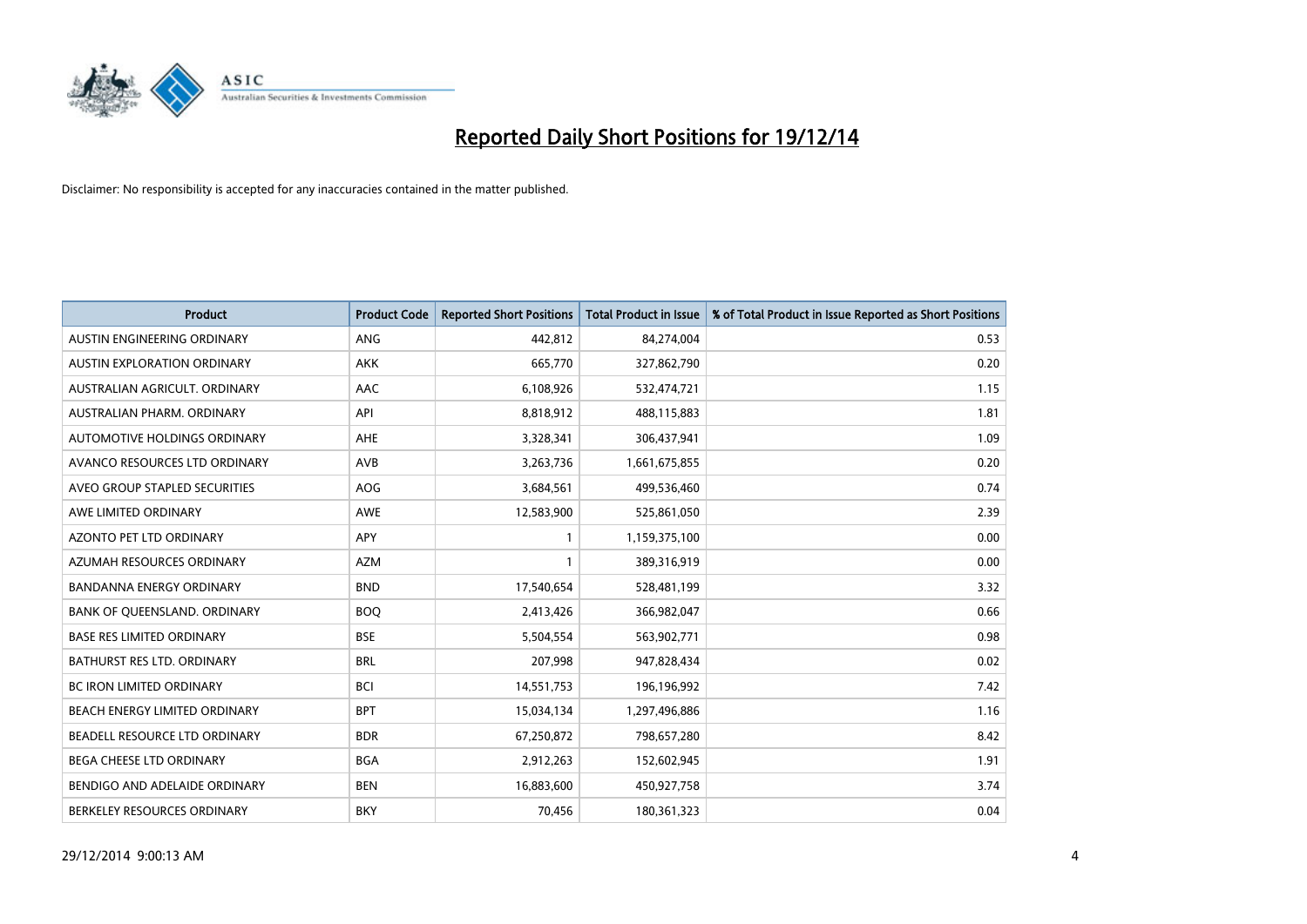

| <b>Product</b>                       | <b>Product Code</b> | <b>Reported Short Positions</b> | <b>Total Product in Issue</b> | % of Total Product in Issue Reported as Short Positions |
|--------------------------------------|---------------------|---------------------------------|-------------------------------|---------------------------------------------------------|
| BETASHARESCASHETF ETF UNITS          | AAA                 | 700                             | 12,958,172                    | 0.01                                                    |
| BHP BILLITON LIMITED ORDINARY        | <b>BHP</b>          | 11,938,579                      | 3,211,691,105                 | 0.37                                                    |
| <b>BIGAIR GROUP LIMITED ORDINARY</b> | <b>BGL</b>          | 35,375                          | 172,872,340                   | 0.02                                                    |
| <b>BILLABONG ORDINARY</b>            | <b>BBG</b>          | 9,742,868                       | 990,370,034                   | 0.98                                                    |
| <b>BLACKHAM RESOURCES ORDINARY</b>   | <b>BLK</b>          | 990,139                         | 143,614,941                   | 0.69                                                    |
| <b>BLACKMORES LIMITED ORDINARY</b>   | <b>BKL</b>          | 10,918                          | 17,224,199                    | 0.06                                                    |
| <b>BLUESCOPE STEEL LTD ORDINARY</b>  | <b>BSL</b>          | 10,579,068                      | 559,227,871                   | 1.89                                                    |
| <b>BOART LONGYEAR ORDINARY</b>       | <b>BLY</b>          | 21,760,388                      | 502,488,790                   | 4.33                                                    |
| <b>BORA BORA RESOURCES ORDINARY</b>  | <b>BBR</b>          | 63,332                          | 34,970,000                    | 0.18                                                    |
| <b>BORAL LIMITED, ORDINARY</b>       | <b>BLD</b>          | 14,855,104                      | 782,736,249                   | 1.90                                                    |
| <b>BRADKEN LIMITED ORDINARY</b>      | <b>BKN</b>          | 2,621,811                       | 171,027,249                   | 1.53                                                    |
| <b>BRAMBLES LIMITED ORDINARY</b>     | <b>BXB</b>          | 7,267,044                       | 1,566,132,307                 | 0.46                                                    |
| <b>BREVILLE GROUP LTD ORDINARY</b>   | <b>BRG</b>          | 4,360,189                       | 130,095,322                   | 3.35                                                    |
| <b>BRICKWORKS LIMITED ORDINARY</b>   | <b>BKW</b>          | 48,946                          | 148,403,478                   | 0.03                                                    |
| <b>BURSON GROUP LTD ORDINARY</b>     | <b>BAP</b>          | 1,764,279                       | 163,585,666                   | 1.08                                                    |
| <b>BURU ENERGY ORDINARY</b>          | <b>BRU</b>          | 16,264,056                      | 339,997,078                   | 4.78                                                    |
| <b>BWP TRUST ORDINARY UNITS</b>      | <b>BWP</b>          | 14,069,969                      | 639,724,826                   | 2.20                                                    |
| CABCHARGE AUSTRALIA ORDINARY         | CAB                 | 9,571,313                       | 120,430,683                   | 7.95                                                    |
| <b>CADENCE CAPITAL ORDINARY</b>      | <b>CDM</b>          | 170,000                         | 199,910,008                   | 0.09                                                    |
| CALTEX AUSTRALIA ORDINARY            | <b>CTX</b>          | 1,335,615                       | 270,000,000                   | 0.49                                                    |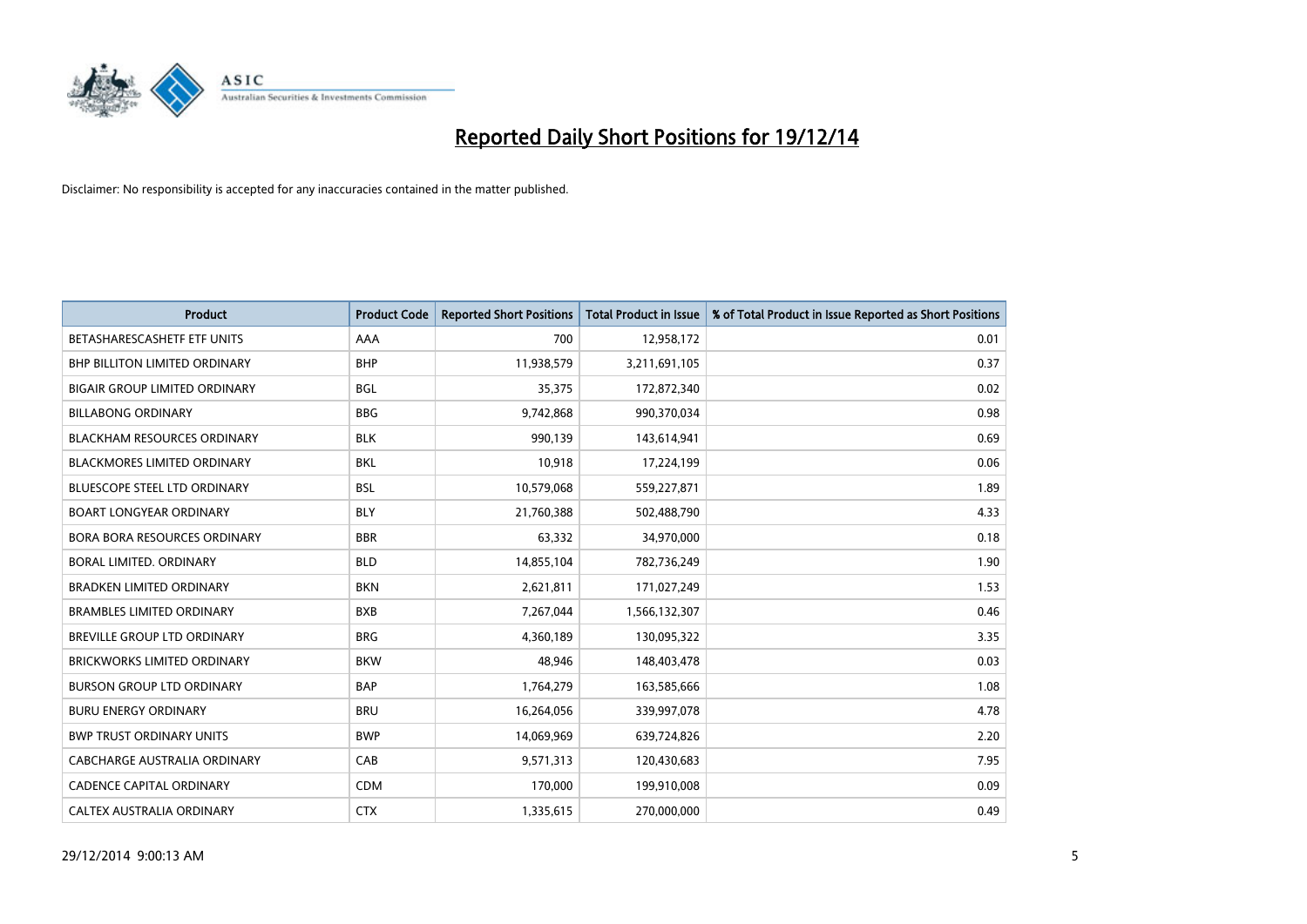

| <b>Product</b>                          | <b>Product Code</b> | <b>Reported Short Positions</b> | <b>Total Product in Issue</b> | % of Total Product in Issue Reported as Short Positions |
|-----------------------------------------|---------------------|---------------------------------|-------------------------------|---------------------------------------------------------|
| CAPE LAMBERT RES LTD ORDINARY           | <b>CFE</b>          | 280,137                         | 626,686,586                   | 0.04                                                    |
| CAPITOL HEALTH ORDINARY                 | CAI                 | 676,118                         | 496,244,861                   | 0.14                                                    |
| <b>CARDNO LIMITED ORDINARY</b>          | CDD                 | 14,553,708                      | 164,362,901                   | 8.85                                                    |
| <b>CARINDALE PROPERTY UNIT</b>          | <b>CDP</b>          | 8,823                           | 70,000,000                    | 0.01                                                    |
| CARNARVON PETROLEUM ORDINARY            | <b>CVN</b>          | 1,756,906                       | 988,295,069                   | 0.18                                                    |
| CARSALES.COM LTD ORDINARY               | <b>CRZ</b>          | 14,615,910                      | 238,980,574                   | 6.12                                                    |
| <b>CASH CONVERTERS ORDINARY</b>         | CCV                 | 6,847,260                       | 478,876,525                   | 1.43                                                    |
| CEDAR WOODS PROP. ORDINARY              | <b>CWP</b>          | 238,629                         | 78,336,371                    | 0.30                                                    |
| CENTRAL PETROLEUM ORDINARY              | <b>CTP</b>          | 171,475                         | 368,718,957                   | 0.05                                                    |
| CENTURIA METRO REIT STAPLED             | <b>CMA</b>          | 698,404                         | 71,500,158                    | 0.98                                                    |
| CFS RETAIL TRUST GRP STAPLED SECURITIES | <b>CFX</b>          | 5,266,699                       | 3,050,355,727                 | 0.17                                                    |
| <b>CHALLENGER LIMITED ORDINARY</b>      | <b>CGF</b>          | 1,210,114                       | 569,725,821                   | 0.21                                                    |
| CHANDLER MACLEOD LTD ORDINARY           | <b>CMG</b>          | 666,195                         | 547,985,086                   | 0.12                                                    |
| CHARTER HALL GROUP STAPLED US PROHIBIT. | <b>CHC</b>          | 820,815                         | 355,051,540                   | 0.23                                                    |
| <b>CHARTER HALL RETAIL UNITS</b>        | CQR                 | 14,807,583                      | 372,893,153                   | 3.97                                                    |
| <b>CHORUS LIMITED ORDINARY</b>          | <b>CNU</b>          | 79,840                          | 396,369,767                   | 0.02                                                    |
| CLEARVIEW WEALTH LTD ORDINARY           | <b>CVW</b>          | 10,001                          | 581,111,182                   | 0.00                                                    |
| CLINUVEL PHARMACEUT. ORDINARY           | <b>CUV</b>          | 42,968                          | 42,466,435                    | 0.10                                                    |
| COAL OF AFRICA LTD ORDINARY             | <b>CZA</b>          | 426                             | 1,299,368,613                 | 0.00                                                    |
| COALSPUR MINES LTD ORDINARY             | <b>CPL</b>          | 512,377                         | 641,544,455                   | 0.08                                                    |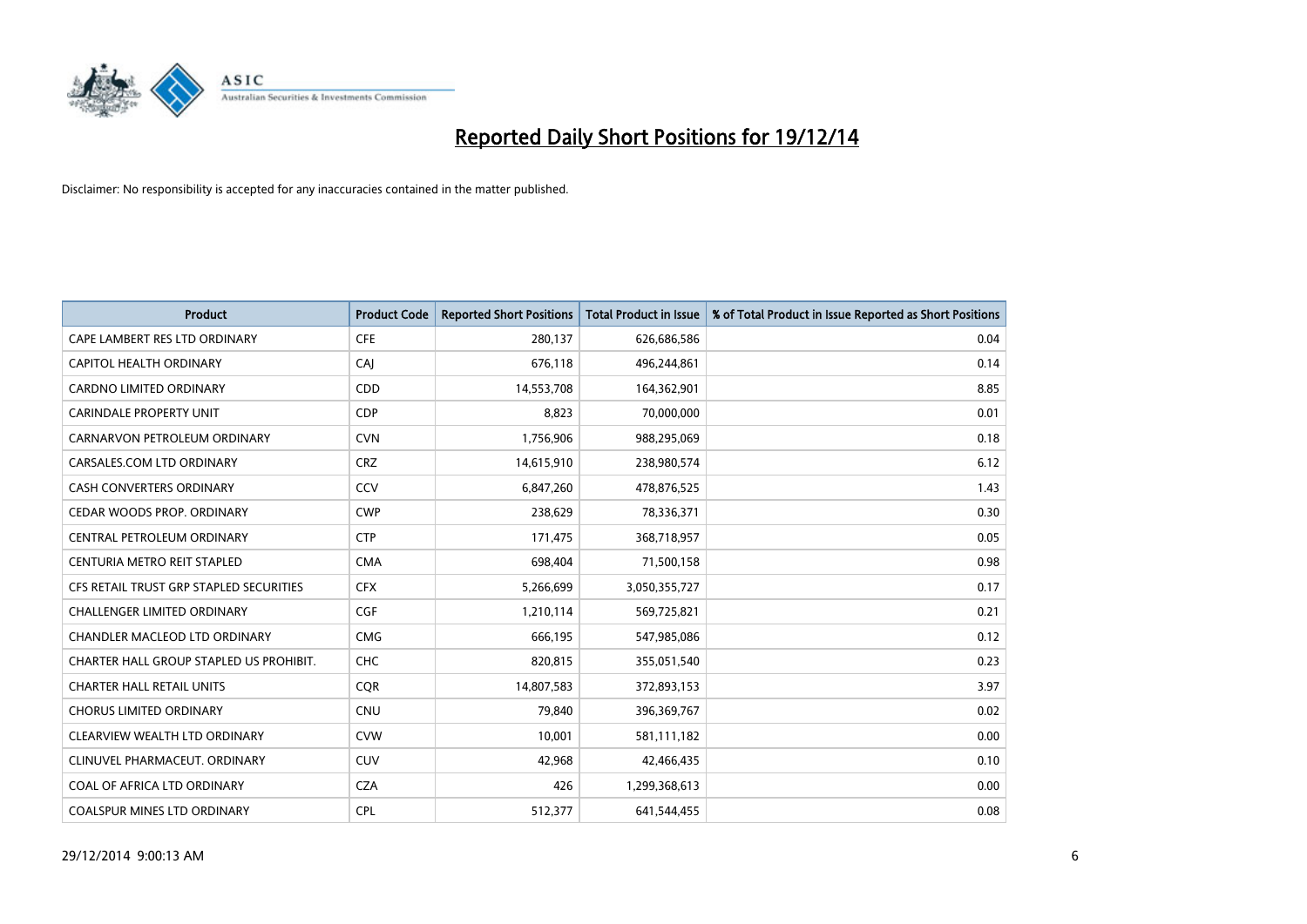

| <b>Product</b>                              | <b>Product Code</b> | <b>Reported Short Positions</b> | <b>Total Product in Issue</b> | % of Total Product in Issue Reported as Short Positions |
|---------------------------------------------|---------------------|---------------------------------|-------------------------------|---------------------------------------------------------|
| COCA-COLA AMATIL ORDINARY                   | <b>CCL</b>          | 27,704,533                      | 763,590,249                   | 3.63                                                    |
| COCHLEAR LIMITED ORDINARY                   | <b>COH</b>          | 5,784,162                       | 57,081,775                    | 10.13                                                   |
| <b>COCKATOO COAL ORDINARY</b>               | <b>COK</b>          | 167,987                         | 4,560,196,928                 | 0.00                                                    |
| <b>CODAN LIMITED ORDINARY</b>               | <b>CDA</b>          | 150,388                         | 176,969,924                   | 0.08                                                    |
| COFFEY INTERNATIONAL ORDINARY               | <b>COF</b>          | 6,077                           | 255,833,165                   | 0.00                                                    |
| <b>COKAL LTD ORDINARY</b>                   | <b>CKA</b>          | 6,820                           | 471,487,926                   | 0.00                                                    |
| <b>COLLECTION HOUSE ORDINARY</b>            | <b>CLH</b>          | 3,169,743                       | 130,443,227                   | 2.43                                                    |
| <b>COLLINS FOODS LTD ORDINARY</b>           | <b>CKF</b>          | 11,136                          | 93,000,003                    | 0.01                                                    |
| COMMONWEALTH BANK, ORDINARY                 | <b>CBA</b>          | 20,091,629                      | 1,621,319,194                 | 1.24                                                    |
| <b>COMPASS RESOURCES ORDINARY</b>           | <b>CMR</b>          | 7,472                           | 1,403,744,100                 | 0.00                                                    |
| COMPUTERSHARE LTD ORDINARY                  | <b>CPU</b>          | 6,584,181                       | 556,203,079                   | 1.18                                                    |
| <b>COOPER ENERGY LTD ORDINARY</b>           | <b>COE</b>          | 98,886                          | 329,235,509                   | 0.03                                                    |
| <b>CORP TRAVEL LIMITED ORDINARY</b>         | <b>CTD</b>          | 504,121                         | 90,517,621                    | 0.56                                                    |
| <b>CORP TRAVEL LIMITED RIGHTS 15-DEC-14</b> | <b>CTDRA</b>        | 945                             | 5,172,435                     | 0.02                                                    |
| <b>COVER-MORE GRP LTD ORDINARY</b>          | <b>CVO</b>          | 4,958,231                       | 317,750,000                   | 1.56                                                    |
| <b>CREDIT CORP GROUP ORDINARY</b>           | <b>CCP</b>          | 493,509                         | 46,296,407                    | 1.07                                                    |
| <b>CROMWELL PROP STAPLED SECURITIES</b>     | <b>CMW</b>          | 10,927,328                      | 1,735,299,783                 | 0.63                                                    |
| <b>CROWE HORWATH AUS ORDINARY</b>           | <b>CRH</b>          | 5,135,789                       | 273,005,429                   | 1.88                                                    |
| <b>CROWN RESORTS LTD ORDINARY</b>           | <b>CWN</b>          | 13,909,366                      | 728,394,185                   | 1.91                                                    |
| <b>CSG LIMITED ORDINARY</b>                 | <b>CSV</b>          | 475,991                         | 284,148,839                   | 0.17                                                    |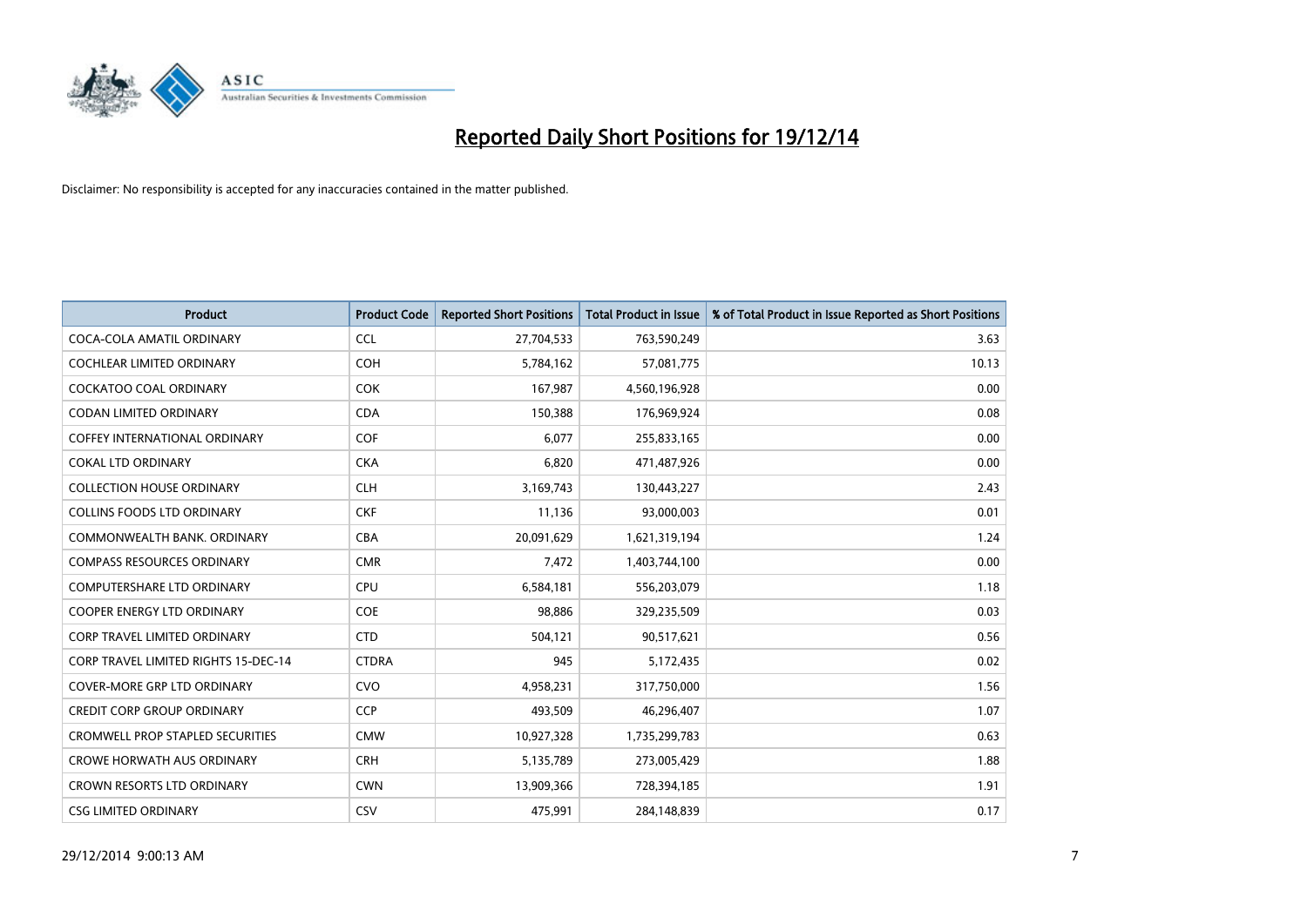

| <b>Product</b>                       | <b>Product Code</b> | <b>Reported Short Positions</b> | <b>Total Product in Issue</b> | % of Total Product in Issue Reported as Short Positions |
|--------------------------------------|---------------------|---------------------------------|-------------------------------|---------------------------------------------------------|
| <b>CSL LIMITED ORDINARY</b>          | <b>CSL</b>          | 1,338,133                       | 474,869,626                   | 0.28                                                    |
| <b>CSR LIMITED ORDINARY</b>          | <b>CSR</b>          | 12,534,935                      | 506,000,315                   | 2.48                                                    |
| <b>CUDECO LIMITED ORDINARY</b>       | <b>CDU</b>          | 10,229,501                      | 235,719,261                   | 4.34                                                    |
| DATA#3 LIMITED ORDINARY              | <b>DTL</b>          | 30,759                          | 153,974,950                   | 0.02                                                    |
| <b>DECMIL GROUP LIMITED ORDINARY</b> | <b>DCG</b>          | 1,106,916                       | 168,657,794                   | 0.66                                                    |
| DEEP YELLOW LIMITED ORDINARY         | <b>DYL</b>          | 1,002                           | 1,899,361,295                 | 0.00                                                    |
| DEVINE LIMITED ORDINARY              | <b>DVN</b>          | 2,000                           | 158,730,556                   | 0.00                                                    |
| DEXUS PROPERTY GROUP STAPLED UNITS   | <b>DXS</b>          | 1,101,404                       | 905,531,797                   | 0.12                                                    |
| DICK SMITH HLDGS ORDINARY            | <b>DSH</b>          | 16,789,062                      | 236,511,364                   | 7.10                                                    |
| DISCOVERY METALS LTD ORDINARY        | <b>DML</b>          | 575,184                         | 644,039,581                   | 0.09                                                    |
| DOMINO PIZZA ENTERPR ORDINARY        | <b>DMP</b>          | 1,464,068                       | 86,160,773                    | 1.70                                                    |
| DONACO INTERNATIONAL ORDINARY        | <b>DNA</b>          | 9,909,221                       | 461,434,022                   | 2.15                                                    |
| DORAY MINERALS LTD ORDINARY          | <b>DRM</b>          | 95,235                          | 165,834,256                   | 0.06                                                    |
| DOWNER EDI LIMITED ORDINARY          | <b>DOW</b>          | 25,801,737                      | 435,399,975                   | 5.93                                                    |
| DRAGON MINING LTD ORDINARY           | <b>DRA</b>          | 2,213                           | 88,840,613                    | 0.00                                                    |
| DRILLSEARCH ENERGY ORDINARY          | <b>DLS</b>          | 13,217,833                      | 461,101,450                   | 2.87                                                    |
| DUET GROUP STAPLED US PROHIBIT.      | <b>DUE</b>          | 23,367,725                      | 1,440,795,515                 | 1.62                                                    |
| DULUXGROUP LIMITED ORDINARY          | <b>DLX</b>          | 2,943,639                       | 383,503,942                   | 0.77                                                    |
| ECHO ENTERTAINMENT ORDINARY          | <b>EGP</b>          | 10,372,543                      | 825,672,730                   | 1.26                                                    |
| ELDERS LIMITED ORDINARY              | <b>ELD</b>          | 4,864,294                       | 837,232,507                   | 0.58                                                    |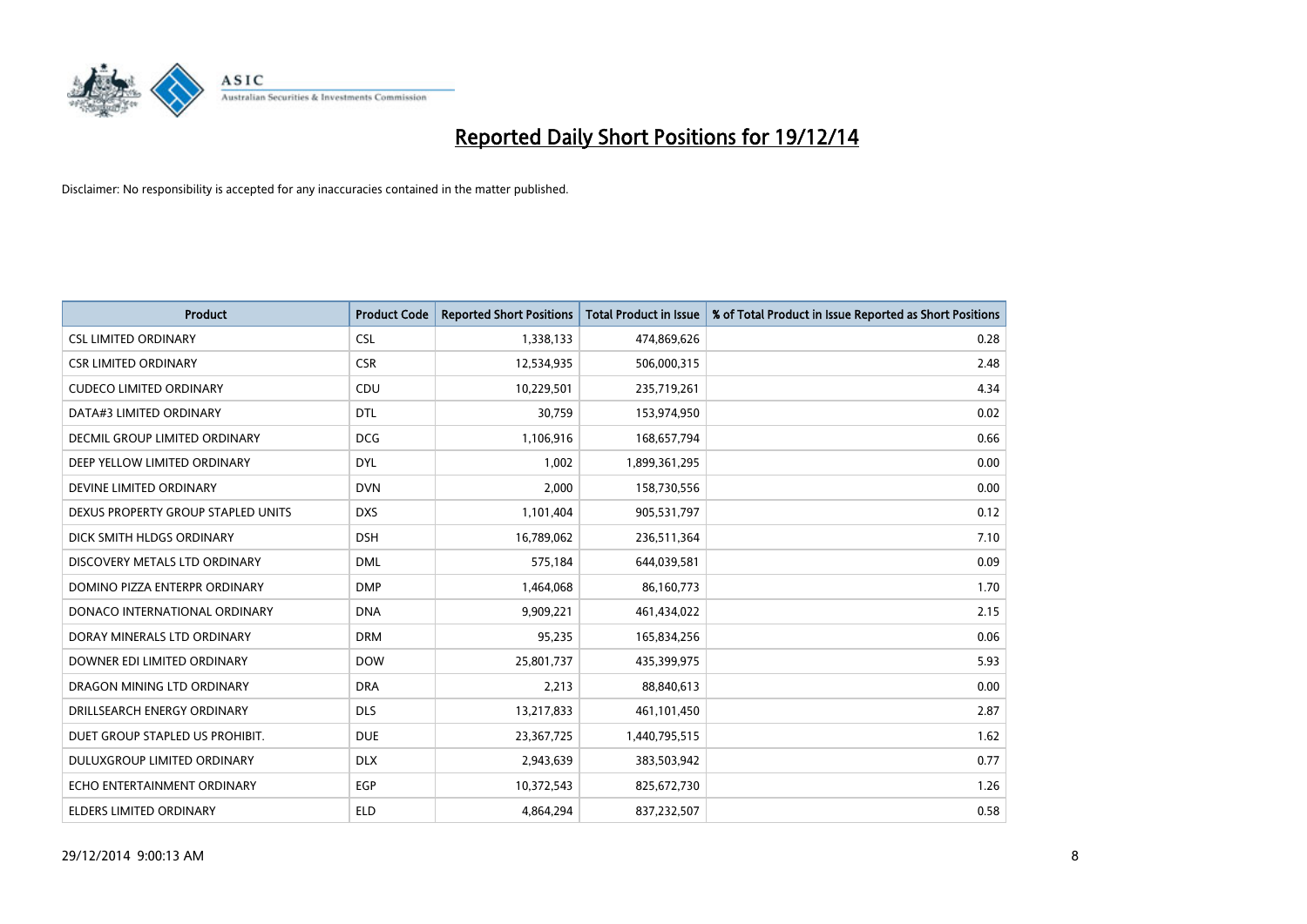

| <b>Product</b>                         | <b>Product Code</b> | <b>Reported Short Positions</b> | <b>Total Product in Issue</b> | % of Total Product in Issue Reported as Short Positions |
|----------------------------------------|---------------------|---------------------------------|-------------------------------|---------------------------------------------------------|
| ELEMENTAL MINERALS ORDINARY            | <b>ELM</b>          | 94,536                          | 381,850,877                   | 0.02                                                    |
| <b>EMECO HOLDINGS ORDINARY</b>         | EHL                 | 11,359,036                      | 599,675,707                   | 1.89                                                    |
| <b>ENDEAVOUR MIN CORP CDI 1:1</b>      | <b>EVR</b>          | 10,244                          | 49,121,346                    | 0.02                                                    |
| ENERGY RESOURCES ORDINARY 'A'          | <b>ERA</b>          | 12,271,019                      | 517,725,062                   | 2.37                                                    |
| <b>ENERGY WORLD CORPOR, ORDINARY</b>   | <b>EWC</b>          | 46,467,820                      | 1,734,166,672                 | 2.68                                                    |
| EQUATORIAL RES LTD ORDINARY            | EQX                 | 33                              | 124,445,353                   | 0.00                                                    |
| EQUITY TRUSTEES ORDINARY               | <b>EQT</b>          | 47,427                          | 19,269,445                    | 0.25                                                    |
| ERM POWER LIMITED ORDINARY             | EPW                 | 1,555,906                       | 241,477,698                   | 0.64                                                    |
| ESTIA HEALTH LTD ORDINARY              | <b>EHE</b>          | 176,625                         | 180,885,580                   | 0.10                                                    |
| EVOLUTION MINING LTD ORDINARY          | <b>EVN</b>          | 47,334,983                      | 714,921,647                   | 6.62                                                    |
| FAIRFAX MEDIA LTD ORDINARY             | <b>FXI</b>          | 49,948,620                      | 2,351,955,725                 | 2.12                                                    |
| <b>FANTASTIC HOLDINGS ORDINARY</b>     | <b>FAN</b>          | 14,643                          | 103,257,398                   | 0.01                                                    |
| FAR LTD ORDINARY                       | <b>FAR</b>          | 16,910,603                      | 3,126,808,427                 | 0.54                                                    |
| FEDERATION CNTRES ORD/UNIT STAPLED SEC | <b>FDC</b>          | 1,489,660                       | 1,427,641,565                 | 0.10                                                    |
| FINBAR GROUP LIMITED ORDINARY          | <b>FRI</b>          | 7,447                           | 228,720,815                   | 0.00                                                    |
| FISHER & PAYKEL H. ORDINARY            | <b>FPH</b>          | 640,200                         | 556,729,284                   | 0.11                                                    |
| FLEETWOOD CORP ORDINARY                | <b>FWD</b>          | 1,558,365                       | 60,679,412                    | 2.57                                                    |
| FLETCHER BUILDING ORDINARY             | <b>FBU</b>          | 2,390,512                       | 687,854,788                   | 0.35                                                    |
| FLEXIGROUP LIMITED ORDINARY            | <b>FXL</b>          | 7,928,572                       | 304,096,060                   | 2.61                                                    |
| FLIGHT CENTRE TRAVEL ORDINARY          | <b>FLT</b>          | 6,739,010                       | 100,718,401                   | 6.69                                                    |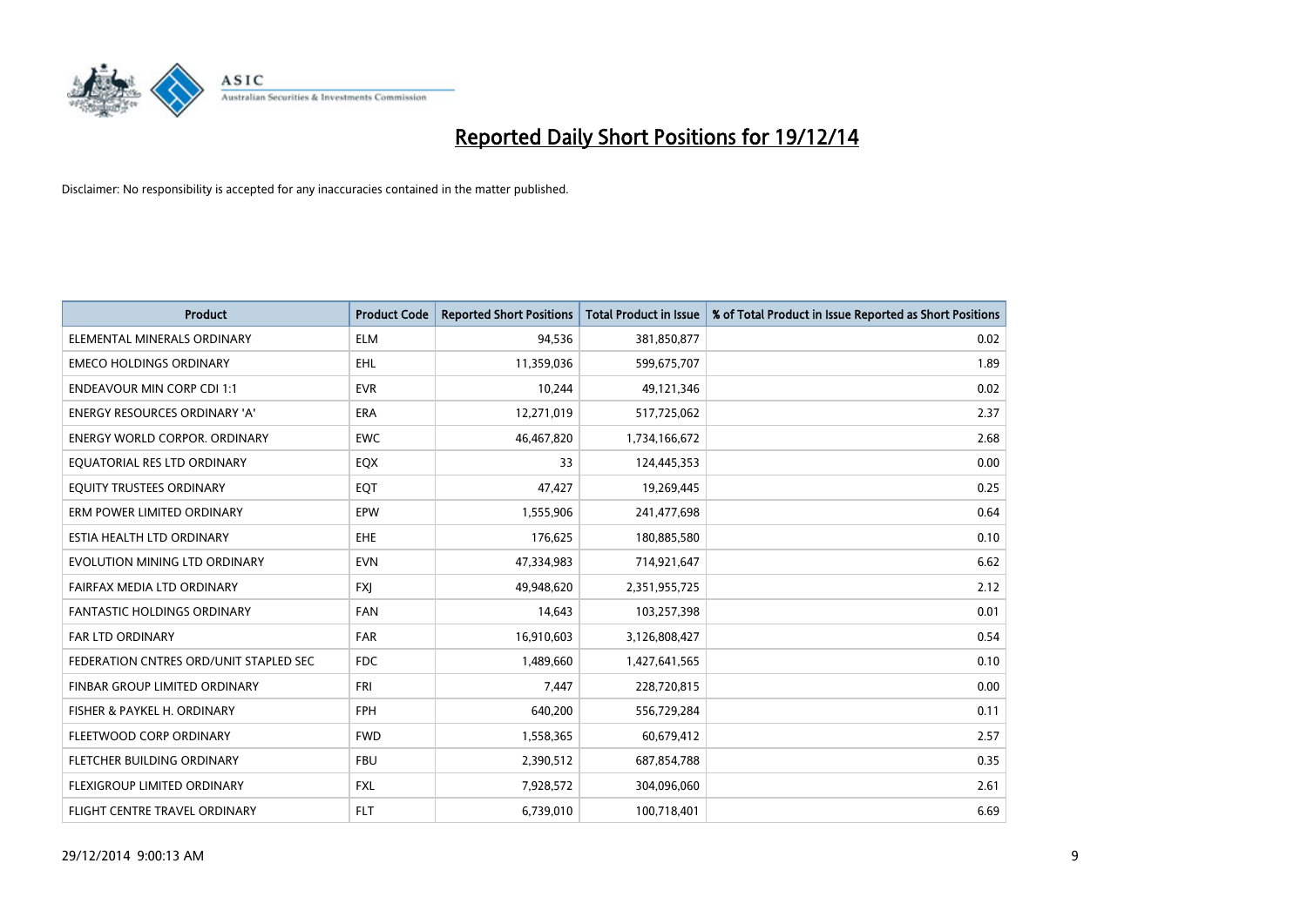

| <b>Product</b>                             | <b>Product Code</b> | <b>Reported Short Positions</b> | <b>Total Product in Issue</b> | % of Total Product in Issue Reported as Short Positions |
|--------------------------------------------|---------------------|---------------------------------|-------------------------------|---------------------------------------------------------|
| FLINDERS MINES LTD ORDINARY                | <b>FMS</b>          | 65,000                          | 2,714,328,936                 | 0.00                                                    |
| FOCUS MINERALS LTD ORDINARY                | <b>FML</b>          | 150,513,331                     | 9,137,375,877                 | 1.65                                                    |
| <b>FOLKESTONE EDU TRUST UNITS</b>          | <b>FET</b>          | 32,111                          | 205,992,922                   | 0.02                                                    |
| FONTERRA SHARE FUND ORDINARY UNITS         | <b>FSF</b>          | 109,403                         | 121,486,490                   | 0.09                                                    |
| <b>FORTESCUE METALS GRP ORDINARY</b>       | <b>FMG</b>          | 296,381,216                     | 3,113,798,151                 | 9.52                                                    |
| FREEDOM FOOD LTD ORDINARY                  | <b>FNP</b>          | 45,853                          | 152,689,663                   | 0.03                                                    |
| <b>FUNTASTIC LIMITED ORDINARY</b>          | <b>FUN</b>          | 370,000                         | 669,869,723                   | 0.06                                                    |
| <b>G.U.D. HOLDINGS ORDINARY</b>            | GUD                 | 3,068,936                       | 70,939,492                    | 4.33                                                    |
| <b>G8 EDUCATION LIMITED ORDINARY</b>       | <b>GEM</b>          | 11,435,804                      | 353,691,630                   | 3.23                                                    |
| <b>GALAXY RESOURCES ORDINARY</b>           | GXY                 | 1,430,443                       | 1,064,533,669                 | 0.13                                                    |
| <b>GBST HOLDINGS ORDINARY</b>              | GBT                 | 10,746                          | 66,561,725                    | 0.02                                                    |
| <b>GDI PROPERTY GRP STAPLED SECURITIES</b> | GDI                 | 432,442                         | 567,575,025                   | 0.08                                                    |
| <b>GENESIS ENERGY LTD ORDINARY</b>         | <b>GNE</b>          | 1,000                           | 1,000,000,000                 | 0.00                                                    |
| <b>GENETIC TECHNOLOGIES ORDINARY</b>       | GTG                 | 3,125,280                       | 812,790,318                   | 0.38                                                    |
| <b>GENTRACK GROUP LTD ORDINARY</b>         | <b>GTK</b>          | 3,000                           | 72,699,510                    | 0.00                                                    |
| <b>GENWORTH MORTGAGE ORDINARY</b>          | <b>GMA</b>          | 13,135,970                      | 650,000,000                   | 2.02                                                    |
| <b>GEODYNAMICS LIMITED ORDINARY</b>        | GDY                 | 819                             | 435,880,130                   | 0.00                                                    |
| <b>GINDALBIE METALS LTD ORDINARY</b>       | <b>GBG</b>          | 34,545,860                      | 1,495,306,811                 | 2.31                                                    |
| <b>GODFREYS GRP LTD ORDINARY</b>           | GFY                 | 419,535                         | 40,298,056                    | 1.04                                                    |
| <b>GOLD ROAD RES LTD ORDINARY</b>          | <b>GOR</b>          | 2,242,018                       | 594,881,822                   | 0.38                                                    |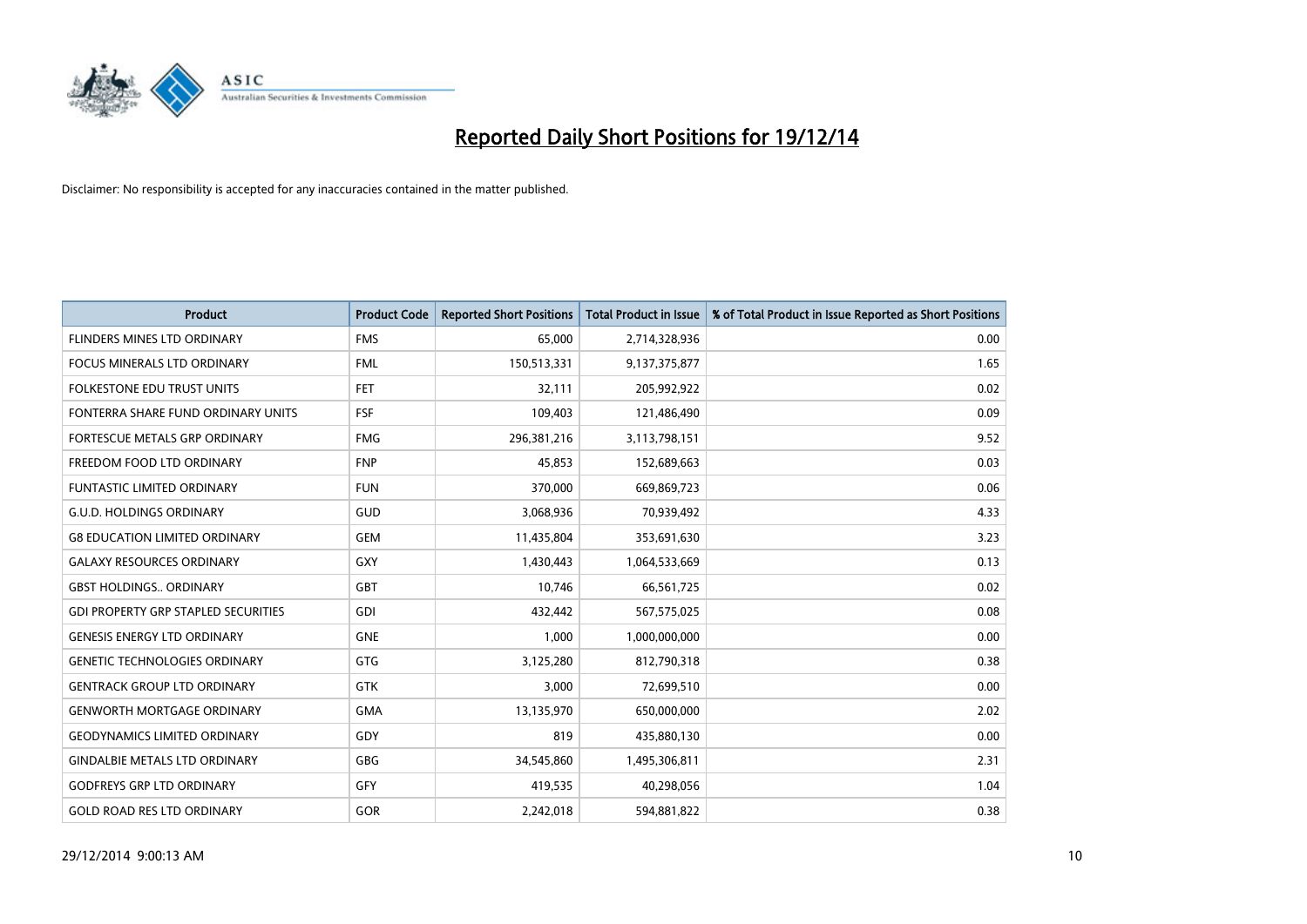

| <b>Product</b>                                   | <b>Product Code</b> | <b>Reported Short Positions</b> | <b>Total Product in Issue</b> | % of Total Product in Issue Reported as Short Positions |
|--------------------------------------------------|---------------------|---------------------------------|-------------------------------|---------------------------------------------------------|
| <b>GOODMAN FIELDER, ORDINARY</b>                 | GFF                 | 4,415,972                       | 1,955,559,207                 | 0.23                                                    |
| <b>GOODMAN GROUP STAPLED</b>                     | <b>GMG</b>          | 16,463,181                      | 1,745,460,061                 | 0.94                                                    |
| <b>GPT GROUP STAPLED SEC.</b>                    | <b>GPT</b>          | 5,061,828                       | 1,685,460,955                 | 0.30                                                    |
| <b>GRAINCORP LIMITED A CLASS ORDINARY</b>        | <b>GNC</b>          | 15,569,141                      | 228,855,628                   | 6.80                                                    |
| <b>GRANGE RESOURCES, ORDINARY</b>                | GRR                 | 11,640,283                      | 1,157,097,869                 | 1.01                                                    |
| <b>GREENCROSS LIMITED ORDINARY</b>               | <b>GXL</b>          | 2,402,892                       | 111,447,503                   | 2.16                                                    |
| <b>GREENLAND MIN EN LTD ORDINARY</b>             | GGG                 | 2,737,210                       | 669,389,552                   | 0.41                                                    |
| <b>GREENLAND MIN EN LTD RIGHTS 26-JUN-14</b>     | GGGR                | 3,842                           | 88,685,050                    | 0.00                                                    |
| <b>GROWTHPOINT PROPERTY ORD/UNIT STAPLED SEC</b> | GOZ                 | 685,082                         | 554,602,697                   | 0.12                                                    |
| <b>GRYPHON MINERALS LTD ORDINARY</b>             | GRY                 | 2,206,555                       | 401,185,424                   | 0.55                                                    |
| <b>GUILDFORD COAL LTD ORDINARY</b>               | <b>GUF</b>          | 77,890                          | 917,612,681                   | 0.01                                                    |
| <b>GWA GROUP LTD ORDINARY</b>                    | <b>GWA</b>          | 16,150,428                      | 306,533,770                   | 5.27                                                    |
| HANSEN TECHNOLOGIES ORDINARY                     | <b>HSN</b>          | 19,425                          | 163,214,381                   | 0.01                                                    |
| <b>HARVEY NORMAN DEFERRED</b>                    | <b>HVNN</b>         | 3,698                           | 48,287,127                    | 0.01                                                    |
| HARVEY NORMAN ORDINARY                           | <b>HVN</b>          | 46,125,915                      | 1,062,316,784                 | 4.34                                                    |
| HEALTHSCOPE LIMITED. ORDINARY                    | <b>HSO</b>          | 19,758,938                      | 1,732,094,838                 | 1.14                                                    |
| <b>HENDERSON GROUP CDI 1:1</b>                   | <b>HGG</b>          | 3,669,470                       | 776,451,740                   | 0.47                                                    |
| HFA HOLDINGS LIMITED ORDINARY                    | <b>HFA</b>          | 308                             | 162,147,897                   | 0.00                                                    |
| <b>HIGHLANDS PACIFIC ORDINARY</b>                | <b>HIG</b>          | 3,153                           | 918,694,336                   | 0.00                                                    |
| HILLGROVE RES LTD ORDINARY                       | <b>HGO</b>          | 133,291                         | 147,711,123                   | 0.09                                                    |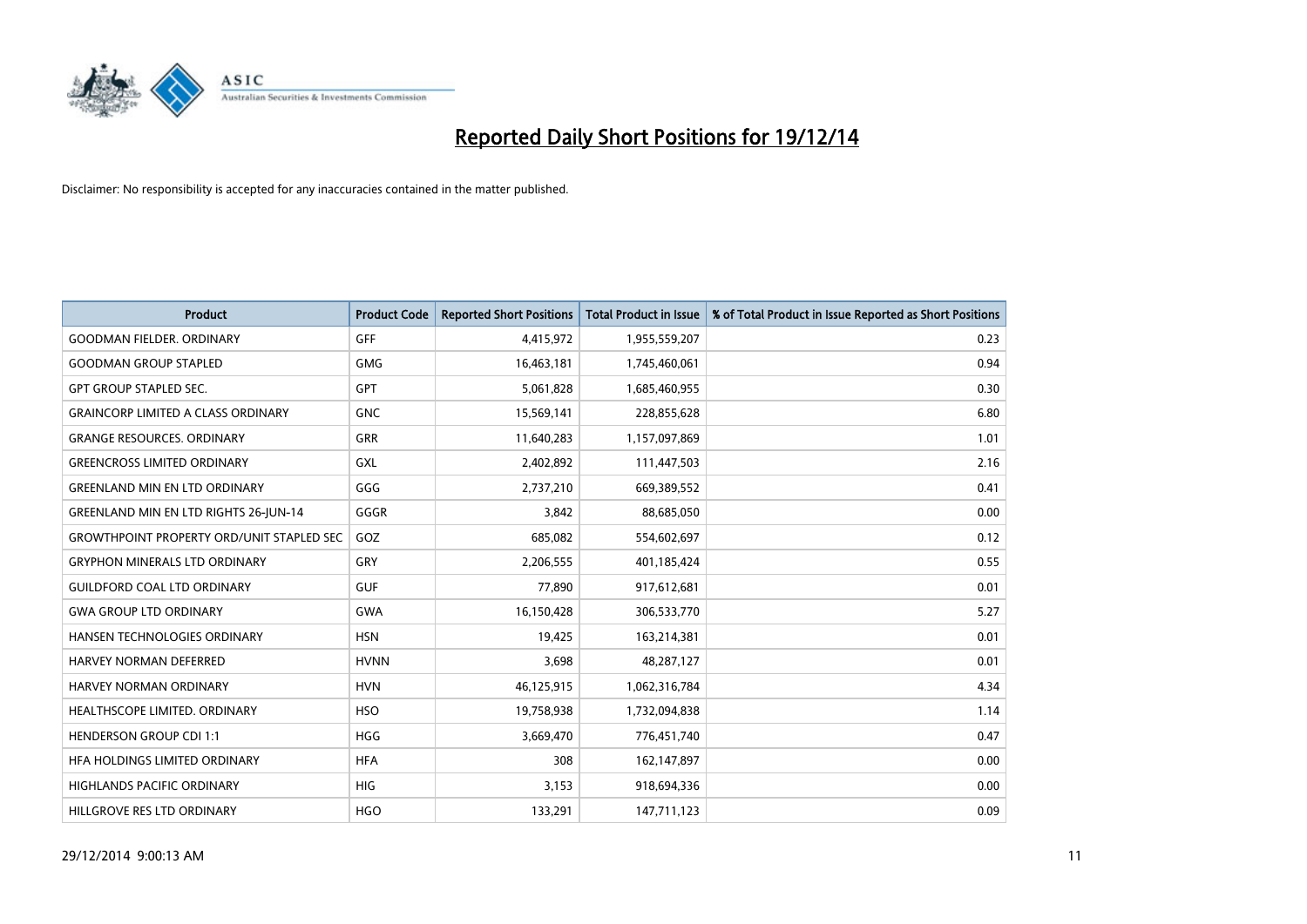

| <b>Product</b>                          | <b>Product Code</b> | <b>Reported Short Positions</b> | <b>Total Product in Issue</b> | % of Total Product in Issue Reported as Short Positions |
|-----------------------------------------|---------------------|---------------------------------|-------------------------------|---------------------------------------------------------|
| <b>HILLS LTD ORDINARY</b>               | <b>HIL</b>          | 1,466,951                       | 231,985,526                   | 0.63                                                    |
| HORIZON OIL LIMITED ORDINARY            | <b>HZN</b>          | 35,887,062                      | 1,301,981,265                 | 2.76                                                    |
| <b>HOTEL PROPERTY STAPLED</b>           | <b>HPI</b>          | 261,305                         | 146,105,439                   | 0.18                                                    |
| HUON AQUACULTURE GRP ORDINARY           | <b>HUO</b>          | 905,261                         | 87,337,207                    | 1.04                                                    |
| <b>ICAR ASIA LTD ORDINARY</b>           | ICQ                 | 406,728                         | 217,769,656                   | 0.19                                                    |
| <b>ICON ENERGY LIMITED ORDINARY</b>     | <b>ICN</b>          | 100,000                         | 618,717,503                   | 0.02                                                    |
| <b>IINET LIMITED ORDINARY</b>           | <b>IIN</b>          | 7,699,380                       | 162, 163, 526                 | 4.75                                                    |
| ILUKA RESOURCES ORDINARY                | <b>ILU</b>          | 20,027,128                      | 418,700,517                   | 4.78                                                    |
| <b>IMDEX LIMITED ORDINARY</b>           | <b>IMD</b>          | 1,990,008                       | 216,203,136                   | 0.92                                                    |
| IMF BENTHAM LTD ORDINARY                | <b>IMF</b>          | 4,605,279                       | 166,580,957                   | 2.76                                                    |
| <b>IMPEDIMED LIMITED ORDINARY</b>       | <b>IPD</b>          | 74,035                          | 292,942,957                   | 0.03                                                    |
| <b>INCITEC PIVOT ORDINARY</b>           | IPL                 | 34,646,281                      | 1,675,621,466                 | 2.07                                                    |
| <b>INDEPENDENCE GROUP ORDINARY</b>      | <b>IGO</b>          | 2,327,747                       | 234,256,573                   | 0.99                                                    |
| <b>INDOPHIL RESOURCES ORDINARY</b>      | <b>IRN</b>          | 62,687,994                      | 1,203,146,194                 | 5.21                                                    |
| <b>INDUSTRIA REIT STAPLED</b>           | <b>IDR</b>          | 411,427                         | 125,000,001                   | 0.33                                                    |
| INFIGEN ENERGY STAPLED SECURITIES       | <b>IFN</b>          | 3,134,299                       | 767,887,581                   | 0.41                                                    |
| <b>INFOMEDIA LTD ORDINARY</b>           | IFM                 | 809,524                         | 307,127,687                   | 0.26                                                    |
| <b>INGENIA GROUP STAPLED SECURITIES</b> | <b>INA</b>          | 9,957,662                       | 878,851,910                   | 1.13                                                    |
| <b>INSURANCE AUSTRALIA ORDINARY</b>     | IAG                 | 8,447,921                       | 2,341,618,048                 | 0.36                                                    |
| <b>INTREPID MINES ORDINARY</b>          | <b>IAU</b>          | 7,974,434                       | 369,869,196                   | 2.16                                                    |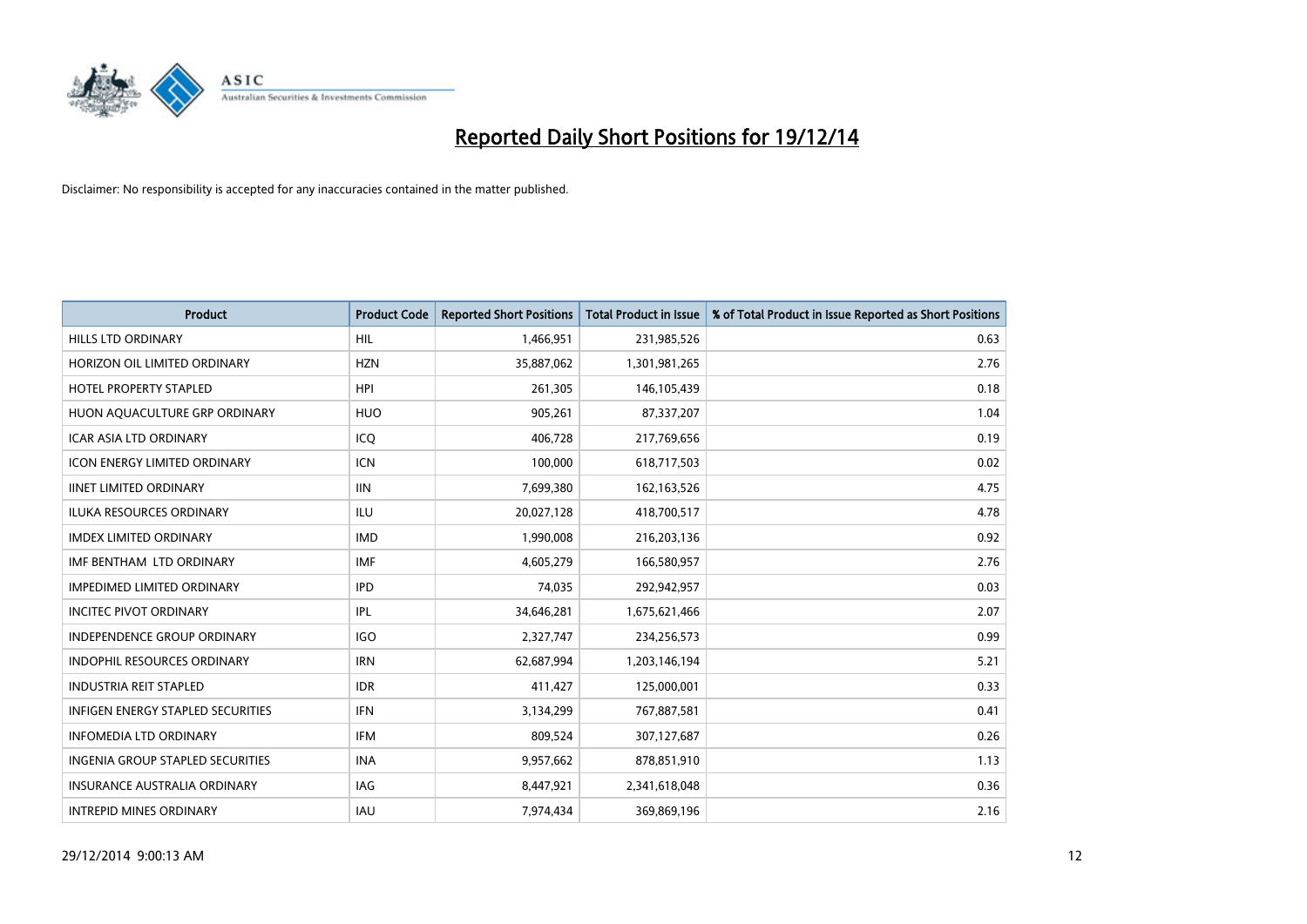

| Product                                         | <b>Product Code</b> | <b>Reported Short Positions</b> | <b>Total Product in Issue</b> | % of Total Product in Issue Reported as Short Positions |
|-------------------------------------------------|---------------------|---------------------------------|-------------------------------|---------------------------------------------------------|
| <b>INTUERI EDU GRP LTD ORDINARY</b>             | IQE                 | 69,508                          | 100,000,000                   | 0.07                                                    |
| <b>INVESTA OFFICE FUND STAPLED SECURITIES</b>   | <b>IOF</b>          | 830,884                         | 614,047,458                   | 0.14                                                    |
| <b>INVOCARE LIMITED ORDINARY</b>                | <b>IVC</b>          | 4,107,286                       | 110,030,298                   | 3.73                                                    |
| <b>IOOF HOLDINGS LTD ORDINARY</b>               | IFL                 | 13,860,318                      | 300,133,752                   | 4.62                                                    |
| <b>IPH LIMITED ORDINARY</b>                     | <b>IPH</b>          | 548,406                         | 157,559,499                   | 0.35                                                    |
| <b>IPROPERTY GROUP LTD ORDINARY</b>             | <b>IPP</b>          | 1,964,693                       | 181,703,204                   | 1.08                                                    |
| <b>IRESS LIMITED ORDINARY</b>                   | <b>IRE</b>          | 6,070,604                       | 159,097,319                   | 3.82                                                    |
| <b>ISELECT LTD ORDINARY</b>                     | <b>ISU</b>          | 1,166,858                       | 261,489,894                   | 0.45                                                    |
| <b>ISENTIA GROUP LTD ORDINARY</b>               | <b>ISD</b>          | 568,426                         | 200,000,001                   | 0.28                                                    |
| <b>ISENTRIC LTD. ORDINARY</b>                   | ICU                 | 74,064                          | 77,362,962                    | 0.10                                                    |
| ISHS ASIA 50 ETF CDI 1:1                        | <b>IAA</b>          | 2,808                           | 1,700,000                     | 0.17                                                    |
| <b>JAMES HARDIE INDUST CHESS DEPOSITARY INT</b> | <b>IHX</b>          | 9,930,484                       | 445,229,454                   | 2.23                                                    |
| JAPARA HEALTHCARE LT ORDINARY                   | <b>IHC</b>          | 12,898,579                      | 263,046,592                   | 4.90                                                    |
| <b>JB HI-FI LIMITED ORDINARY</b>                | <b>JBH</b>          | 12,748,370                      | 98,950,309                    | 12.88                                                   |
| KAROON GAS AUSTRALIA ORDINARY                   | <b>KAR</b>          | 19,767,571                      | 250,085,718                   | 7.90                                                    |
| KATHMANDU HOLD LTD ORDINARY                     | <b>KMD</b>          | 4,702,472                       | 201,318,944                   | 2.34                                                    |
| <b>KBL MINING LIMITED ORDINARY</b>              | <b>KBL</b>          | 1,820                           | 393,535,629                   | 0.00                                                    |
| KINGSGATE CONSOLID, ORDINARY                    | <b>KCN</b>          | 32,117,826                      | 223,584,937                   | 14.36                                                   |
| KINGSROSE MINING LTD ORDINARY                   | <b>KRM</b>          | 489,851                         | 358,611,493                   | 0.14                                                    |
| KOGI IRON LTD ORDINARY                          | <b>KFE</b>          | 2,561,553                       | 376,669,836                   | 0.68                                                    |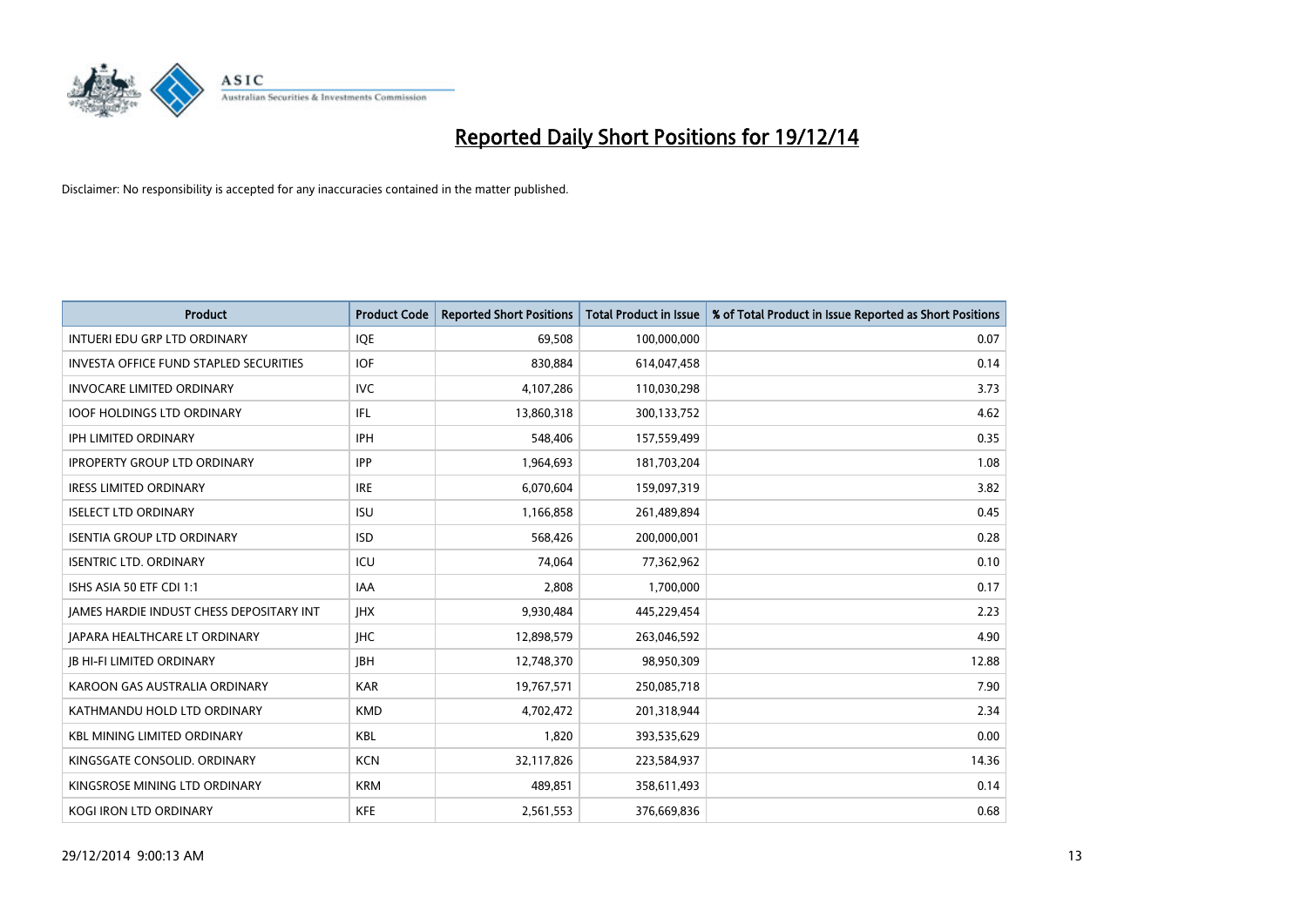

| <b>Product</b>                        | <b>Product Code</b> | <b>Reported Short Positions</b> | <b>Total Product in Issue</b> | % of Total Product in Issue Reported as Short Positions |
|---------------------------------------|---------------------|---------------------------------|-------------------------------|---------------------------------------------------------|
| LEIGHTON HOLDINGS ORDINARY            | LEI                 | 6,425,703                       | 338,503,563                   | 1.90                                                    |
| LEND LEASE GROUP UNIT/ORD STAPLED     | LLC                 | 1,995,324                       | 579,596,726                   | 0.34                                                    |
| LIFESTYLE COMMUNIT. ORDINARY          | LIC                 | 14,790                          | 101,220,131                   | 0.01                                                    |
| LIQUEFIED NATURAL ORDINARY            | LNG                 | 11,927,400                      | 462,223,201                   | 2.58                                                    |
| <b>LOGICAMMS LIMITED ORDINARY</b>     | <b>LCM</b>          | 12,429                          | 71,178,179                    | 0.02                                                    |
| LONESTAR RESO LTD ORDINARY            | <b>LNR</b>          | 107,183                         | 752,187,211                   | 0.01                                                    |
| LUCAPA DIAMOND LTD ORDINARY           | <b>LOM</b>          | 15,951                          | 181,872,742                   | 0.01                                                    |
| LYNAS CORPORATION ORDINARY            | <b>LYC</b>          | 81,590,255                      | 3,370,955,034                 | 2.42                                                    |
| <b>M2 GRP LTD ORDINARY</b>            | <b>MTU</b>          | 3,062,331                       | 181,905,060                   | 1.68                                                    |
| <b>MACA LIMITED ORDINARY</b>          | <b>MLD</b>          | 562,979                         | 232,676,373                   | 0.24                                                    |
| <b>MACMAHON HOLDINGS ORDINARY</b>     | <b>MAH</b>          | 3,882,174                       | 1,261,699,966                 | 0.31                                                    |
| MACO ATLAS ROADS GRP ORDINARY STAPLED | <b>MOA</b>          | 12,755,611                      | 511,538,852                   | 2.49                                                    |
| MACQUARIE GROUP LTD ORDINARY          | <b>MOG</b>          | 421,934                         | 324,342,024                   | 0.13                                                    |
| MAGELLAN FIN GRP LTD ORDINARY         | <b>MFG</b>          | 2,328,317                       | 159,818,691                   | 1.46                                                    |
| <b>MANTRA GROUP LTD ORDINARY</b>      | <b>MTR</b>          | 4,539,918                       | 249,471,229                   | 1.82                                                    |
| <b>MATRIX C &amp; E LTD ORDINARY</b>  | <b>MCE</b>          | 2,568,538                       | 94,555,428                    | 2.72                                                    |
| MAVERICK DRILLING ORDINARY            | <b>MAD</b>          | 1,831,945                       | 544,321,602                   | 0.34                                                    |
| <b>MAXITRANS INDUSTRIES ORDINARY</b>  | <b>MXI</b>          | 14,089                          | 185,075,653                   | 0.01                                                    |
| MAYNE PHARMA LTD ORDINARY             | <b>MYX</b>          | 16,477,410                      | 590,383,495                   | 2.79                                                    |
| MCMILLAN SHAKESPEARE ORDINARY         | <b>MMS</b>          | 1,009,122                       | 77,525,801                    | 1.30                                                    |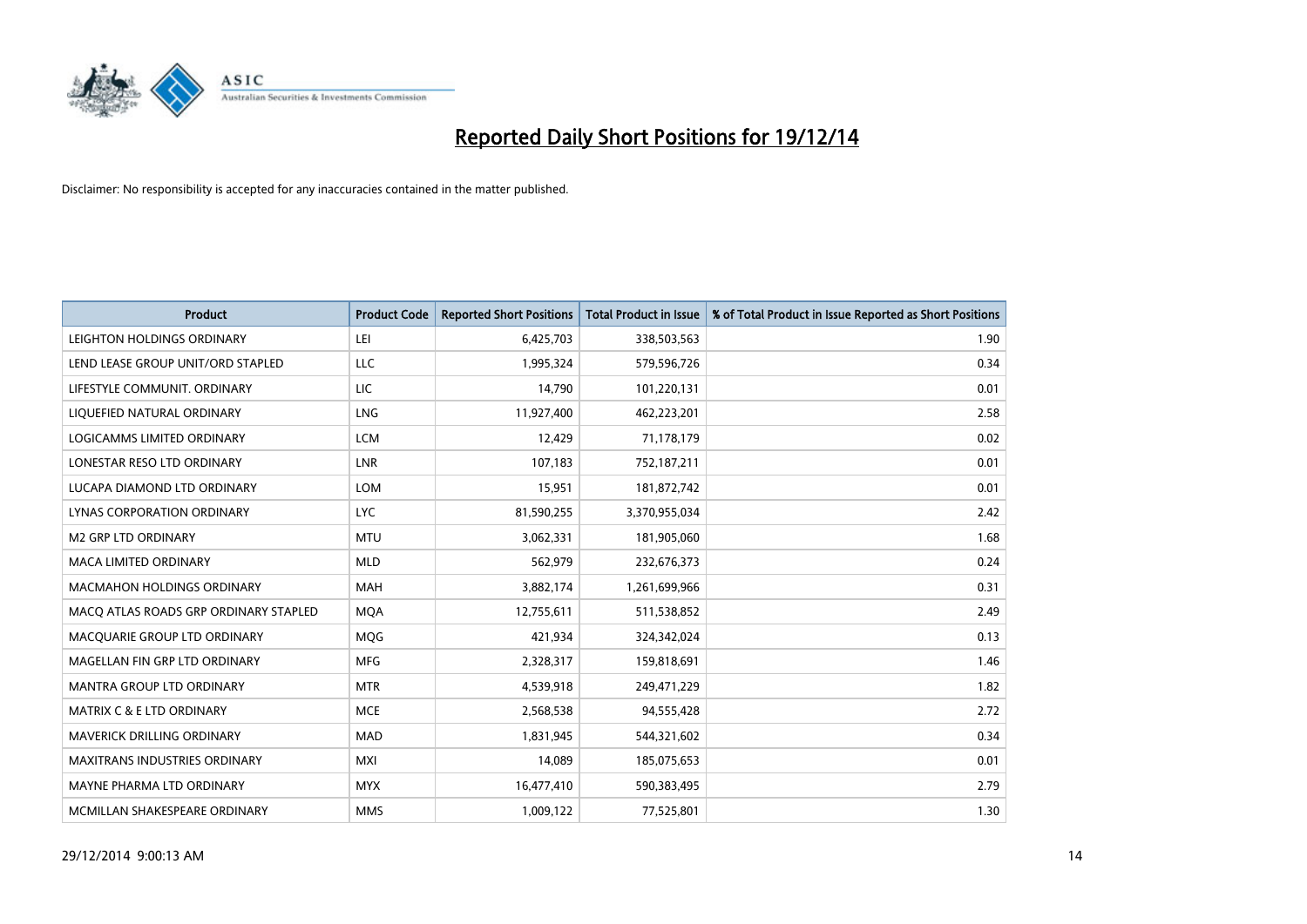

| <b>Product</b>                      | <b>Product Code</b> | <b>Reported Short Positions</b> | Total Product in Issue | % of Total Product in Issue Reported as Short Positions |
|-------------------------------------|---------------------|---------------------------------|------------------------|---------------------------------------------------------|
| MCPHERSON'S LTD ORDINARY            | <b>MCP</b>          | 10,001                          | 96,684,407             | 0.01                                                    |
| MEDIBANK PRIVATE LTD ORDINARY       | <b>MPL</b>          | 60,764,020                      | 2,754,003,240          | 2.21                                                    |
| MEDUSA MINING LTD ORDINARY          | <b>MML</b>          | 21,855,743                      | 207,794,301            | 10.52                                                   |
| MEO AUSTRALIA LTD ORDINARY          | <b>MEO</b>          | 411,000                         | 750,488,387            | 0.05                                                    |
| MERIDIAN ENERGY INSTALMENT RECEIPTS | <b>MEZCA</b>        | 200,000                         | 1,255,413,626          | 0.02                                                    |
| MESOBLAST LIMITED ORDINARY          | <b>MSB</b>          | 21,787,069                      | 324,176,029            | 6.72                                                    |
| METALS X LIMITED ORDINARY           | <b>MLX</b>          | 78,966                          | 413,957,186            | 0.02                                                    |
| METCASH LIMITED ORDINARY            | <b>MTS</b>          | 97,778,608                      | 903,309,574            | 10.82                                                   |
| METMINCO LIMITED ORDINARY           | <b>MNC</b>          | 22,000                          | 1,855,516,023          | 0.00                                                    |
| MIGHTY RIVER POWER ORDINARY         | <b>MYT</b>          | 1,857,354                       | 1,400,012,517          | 0.13                                                    |
| MINCOR RESOURCES NL ORDINARY        | <b>MCR</b>          | 90,153                          | 188,208,274            | 0.05                                                    |
| MINERAL DEPOSITS ORDINARY           | <b>MDL</b>          | 853,419                         | 103,676,341            | 0.82                                                    |
| MINERAL RESOURCES, ORDINARY         | <b>MIN</b>          | 16,714,454                      | 187,270,274            | 8.93                                                    |
| MINT PAYMENTS LTD ORDINARY          | <b>MNW</b>          | 27,180                          | 470,372,395            | 0.01                                                    |
| MIRABELA NICKEL LTD ORDINARY        | <b>MBN</b>          | 2,012,293                       | 929,710,216            | 0.22                                                    |
| MIRVAC GROUP STAPLED SECURITIES     | <b>MGR</b>          | 15,453,643                      | 3,697,197,370          | 0.42                                                    |
| MMAOFFSHOR ORDINARY                 | <b>MRM</b>          | 22,524,789                      | 368,666,221            | 6.11                                                    |
| MOLOPO ENERGY LTD ORDINARY          | <b>MPO</b>          | 30,833                          | 248,705,730            | 0.01                                                    |
| MONADELPHOUS GROUP ORDINARY         | <b>MND</b>          | 7,127,359                       | 92,998,380             | 7.66                                                    |
| MONASH IVF GROUP LTD ORDINARY       | <b>MVF</b>          | 750,599                         | 231,081,089            | 0.32                                                    |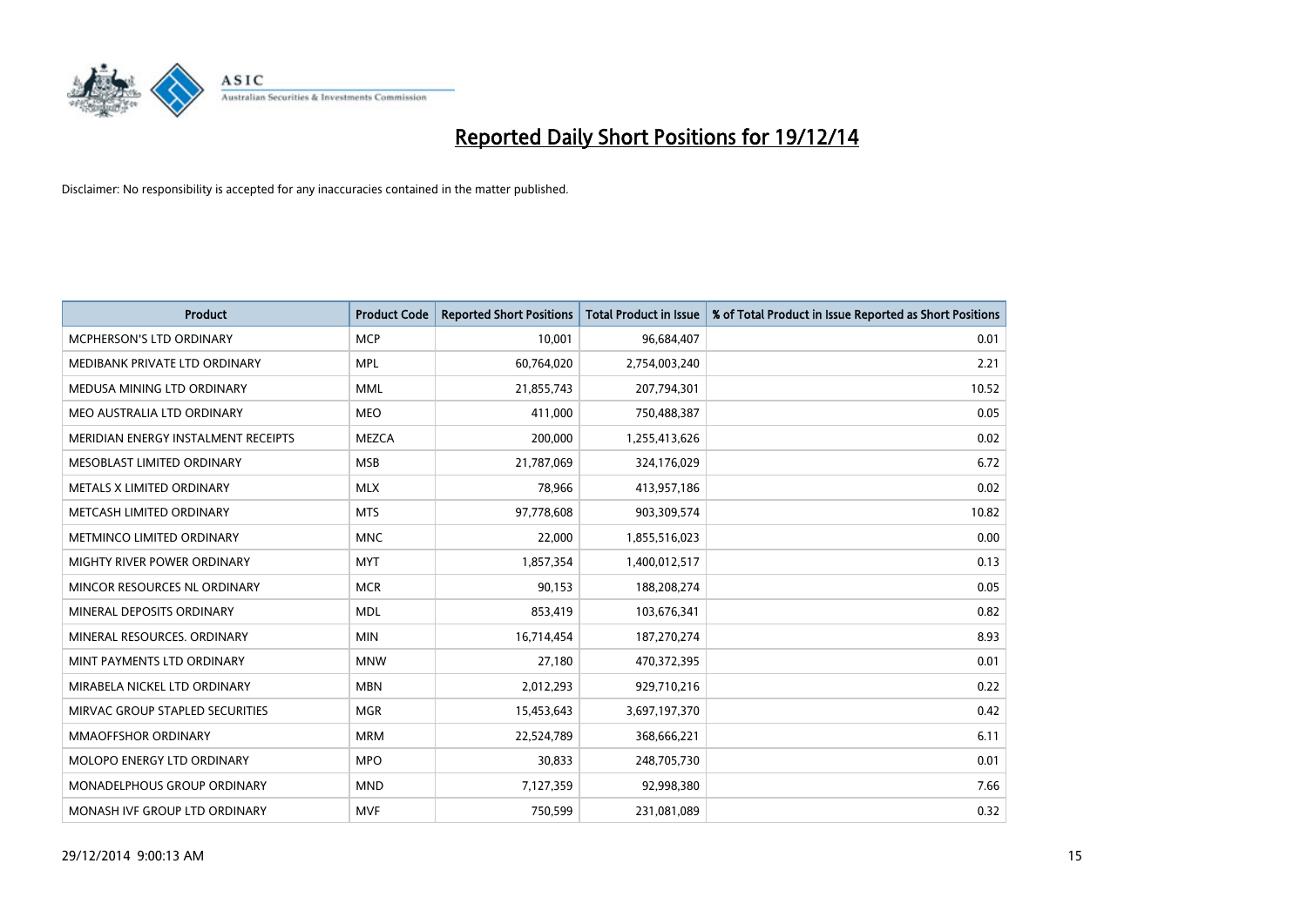

| <b>Product</b>                    | <b>Product Code</b> | <b>Reported Short Positions</b> | <b>Total Product in Issue</b> | % of Total Product in Issue Reported as Short Positions |
|-----------------------------------|---------------------|---------------------------------|-------------------------------|---------------------------------------------------------|
| MORTGAGE CHOICE LTD ORDINARY      | <b>MOC</b>          | 22,352                          | 124,216,248                   | 0.02                                                    |
| MOUNT GIBSON IRON ORDINARY        | <b>MGX</b>          | 57,223,805                      | 1,090,805,085                 | 5.25                                                    |
| MULTIPLEX SITES SITES             | <b>MXUPA</b>        | 2,358                           | 4,500,000                     | 0.05                                                    |
| <b>MYER HOLDINGS LTD ORDINARY</b> | <b>MYR</b>          | 93,285,644                      | 585,689,551                   | 15.93                                                   |
| <b>MYSTATE LIMITED ORDINARY</b>   | <b>MYS</b>          | 6,349                           | 87,283,417                    | 0.01                                                    |
| NANOSONICS LIMITED ORDINARY       | <b>NAN</b>          | 2,576,600                       | 264,362,826                   | 0.97                                                    |
| NATIONAL AUST. BANK ORDINARY      | <b>NAB</b>          | 12,700,912                      | 2,418,946,074                 | 0.53                                                    |
| NATIONAL STORAGE STAPLED          | <b>NSR</b>          | 1,824,578                       | 295,631,660                   | 0.62                                                    |
| NAVITAS LIMITED ORDINARY          | <b>NVT</b>          | 3,708,198                       | 376,037,813                   | 0.99                                                    |
| NEARMAP LTD ORDINARY              | <b>NEA</b>          | 1,943,890                       | 347,646,101                   | 0.56                                                    |
| NEOMETALS LTD ORDINARY            | <b>NMT</b>          | 985                             | 499,453,895                   | 0.00                                                    |
| NEON ENERGY LIMITED ORDINARY      | <b>NEN</b>          | 13,245                          | 553,037,848                   | 0.00                                                    |
| NEW HOPE CORPORATION ORDINARY     | <b>NHC</b>          | 1,570,209                       | 830,999,449                   | 0.19                                                    |
| NEWCREST MINING ORDINARY          | <b>NCM</b>          | 10,056,651                      | 766,510,971                   | 1.31                                                    |
| NEWS CORP A NON-VOTING CDI        | <b>NWSLV</b>        | 40,848                          | 2,852,304                     | 1.43                                                    |
| NEWS CORP B VOTING CDI            | <b>NWS</b>          | 2,305,426                       | 37,331,492                    | 6.18                                                    |
| NEWSAT LIMITED ORDINARY           | <b>NWT</b>          | 6,460,140                       | 643,574,841                   | 1.00                                                    |
| NEXTDC LIMITED ORDINARY           | <b>NXT</b>          | 17,375,086                      | 193,154,486                   | 9.00                                                    |
| NEXUS ENERGY LIMITED ORDINARY     | <b>NXS</b>          | 83,983                          | 1,330,219,459                 | 0.01                                                    |
| NIB HOLDINGS LIMITED ORDINARY     | <b>NHF</b>          | 2,600,064                       | 439,004,182                   | 0.59                                                    |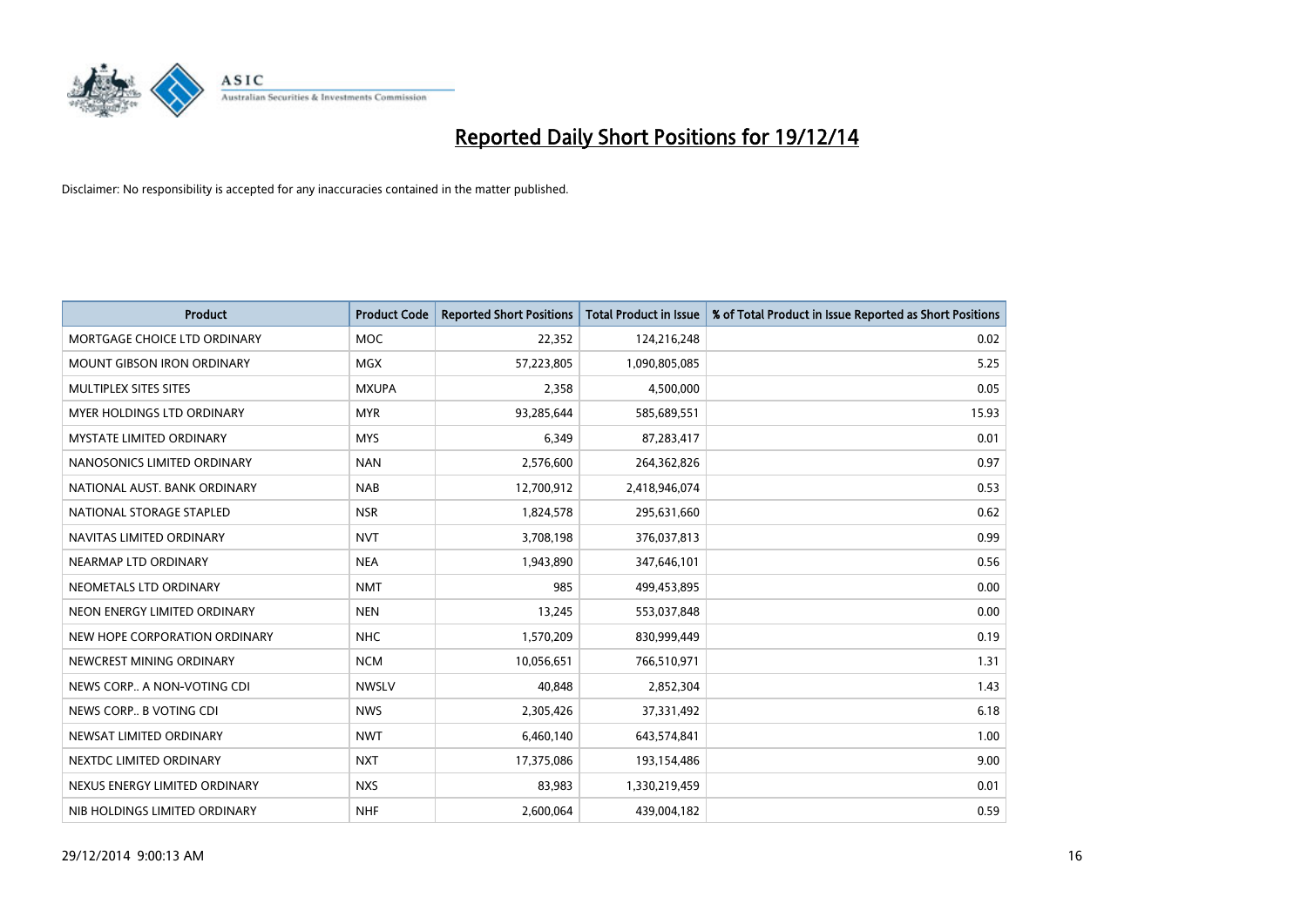

| <b>Product</b>                         | <b>Product Code</b> | <b>Reported Short Positions</b> | <b>Total Product in Issue</b> | % of Total Product in Issue Reported as Short Positions |
|----------------------------------------|---------------------|---------------------------------|-------------------------------|---------------------------------------------------------|
| NINE ENTERTAINMENT ORDINARY            | <b>NEC</b>          | 17,892,619                      | 940,295,023                   | 1.90                                                    |
| NOBLE MINERAL RES ORDINARY             | <b>NMG</b>          | 2,365,726                       | 666,397,952                   | 0.36                                                    |
| NORTHERN IRON LTD ORDINARY             | <b>NFE</b>          | 11,392                          | 484,405,314                   | 0.00                                                    |
| NORTHERN STAR ORDINARY                 | <b>NST</b>          | 27,049,089                      | 592,256,718                   | 4.57                                                    |
| NOVION PROPERTY GRP STAPLED SECURITIES | <b>NVN</b>          | 22,765,036                      | 3,050,355,727                 | 0.75                                                    |
| NRW HOLDINGS LIMITED ORDINARY          | <b>NWH</b>          | 16,752,574                      | 278,888,011                   | 6.01                                                    |
| NUFARM LIMITED ORDINARY                | <b>NUF</b>          | 6,947,711                       | 264,858,589                   | 2.62                                                    |
| NUPLEX INDUSTRIES ORDINARY             | <b>NPX</b>          | 1,000                           | 198,125,827                   | 0.00                                                    |
| OBI LIMITED ORDINARY                   | OBI                 | 1,404                           | 1,568,917,968                 | 0.00                                                    |
| OCEANAGOLD CORP. CHESS DEPOSITARY INT  | <b>OGC</b>          | 1,989,892                       | 301,520,186                   | 0.66                                                    |
| OIL SEARCH LTD ORDINARY                | OSH                 | 22,220,915                      | 1,522,692,587                 | 1.46                                                    |
| OM HOLDINGS LIMITED ORDINARY           | OMH                 | 58,082                          | 733,423,337                   | 0.01                                                    |
| OOH!MEDIA LIMITED ORDINARY             | OML                 | 77,720                          | 149,882,534                   | 0.05                                                    |
| ORICA LIMITED ORDINARY                 | ORI                 | 25,758,786                      | 372,743,291                   | 6.91                                                    |
| ORIGIN ENERGY ORDINARY                 | <b>ORG</b>          | 10,092,958                      | 1,106,307,961                 | 0.91                                                    |
| OROCOBRE LIMITED ORDINARY              | <b>ORE</b>          | 3,024,123                       | 132,041,911                   | 2.29                                                    |
| ORORA LIMITED ORDINARY                 | <b>ORA</b>          | 1,570,088                       | 1,206,684,923                 | 0.13                                                    |
| OROTONGROUP LIMITED ORDINARY           | ORL                 | 451,741                         | 40,880,902                    | 1.11                                                    |
| OZ MINERALS ORDINARY                   | OZL                 | 7,629,992                       | 303,470,022                   | 2.51                                                    |
| OZFOREX GROUP LTD ORDINARY             | <b>OFX</b>          | 8,267,281                       | 240,000,000                   | 3.44                                                    |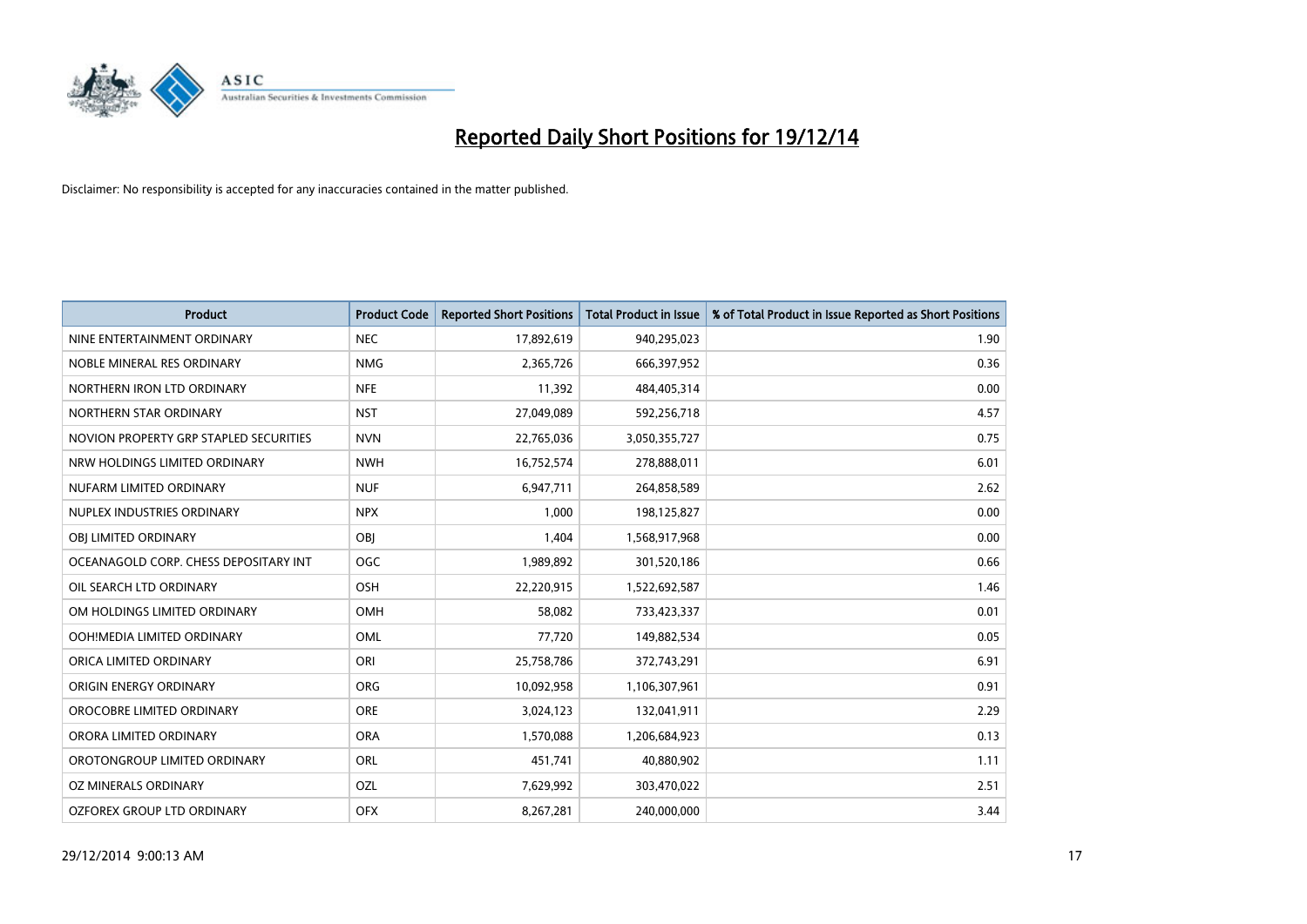

| <b>Product</b>                 | <b>Product Code</b> | <b>Reported Short Positions</b> | <b>Total Product in Issue</b> | % of Total Product in Issue Reported as Short Positions |
|--------------------------------|---------------------|---------------------------------|-------------------------------|---------------------------------------------------------|
| <b>PACIFIC BRANDS ORDINARY</b> | <b>PBG</b>          | 81,354,233                      | 917,226,291                   | 8.87                                                    |
| PACT GROUP HLDGS LTD ORDINARY  | <b>PGH</b>          | 2,223,039                       | 294,097,961                   | 0.76                                                    |
| PALADIN ENERGY LTD ORDINARY    | <b>PDN</b>          | 94,853,999                      | 1,666,927,668                 | 5.69                                                    |
| PANAUST LIMITED ORDINARY       | <b>PNA</b>          | 831,228                         | 636,599,496                   | 0.13                                                    |
| PANORAMIC RESOURCES ORDINARY   | PAN                 | 657,210                         | 322,275,824                   | 0.20                                                    |
| PANTERRA GOLD LTD ORDINARY     | PGI                 | 1                               | 846,215,609                   | 0.00                                                    |
| PAPERLINX LIMITED ORDINARY     | <b>PPX</b>          | 57,743                          | 665, 181, 261                 | 0.01                                                    |
| PATTIES FOODS LTD ORDINARY     | PFL                 | 9,001                           | 139,234,153                   | 0.01                                                    |
| PEET LIMITED ORDINARY          | <b>PPC</b>          | 54,316                          | 478,547,378                   | 0.01                                                    |
| PENINSULA ENERGY LTD ORDINARY  | <b>PEN</b>          | 4,000,000                       | 3,439,682,002                 | 0.12                                                    |
| PERPETUAL LIMITED ORDINARY     | <b>PPT</b>          | 1,190,493                       | 46,574,426                    | 2.56                                                    |
| PERSEUS MINING LTD ORDINARY    | PRU                 | 21,160,616                      | 526,656,401                   | 4.02                                                    |
| PHARMAXIS LTD ORDINARY         | <b>PXS</b>          | 501,000                         | 310,265,349                   | 0.16                                                    |
| PHOSPHAGENICS LTD. ORDINARY    | POH                 | 43,750                          | 1,261,965,957                 | 0.00                                                    |
| PLATINUM ASSET ORDINARY        | <b>PTM</b>          | 2,264,782                       | 581,267,982                   | 0.39                                                    |
| PLATINUM AUSTRALIA ORDINARY    | <b>PLA</b>          | 836,127                         | 504,968,043                   | 0.17                                                    |
| PLATINUM CAPITAL LTD ORDINARY  | <b>PMC</b>          | 1,742                           | 232,190,254                   | 0.00                                                    |
| PMP LIMITED ORDINARY           | <b>PMP</b>          | 27,581                          | 323,781,124                   | 0.01                                                    |
| POSEIDON NICK LTD ORDINARY     | <b>POS</b>          | 1,903,830                       | 680,250,810                   | 0.28                                                    |
| PRANA BIOTECHNOLOGY ORDINARY   | PBT                 | 2,037,940                       | 488,936,960                   | 0.42                                                    |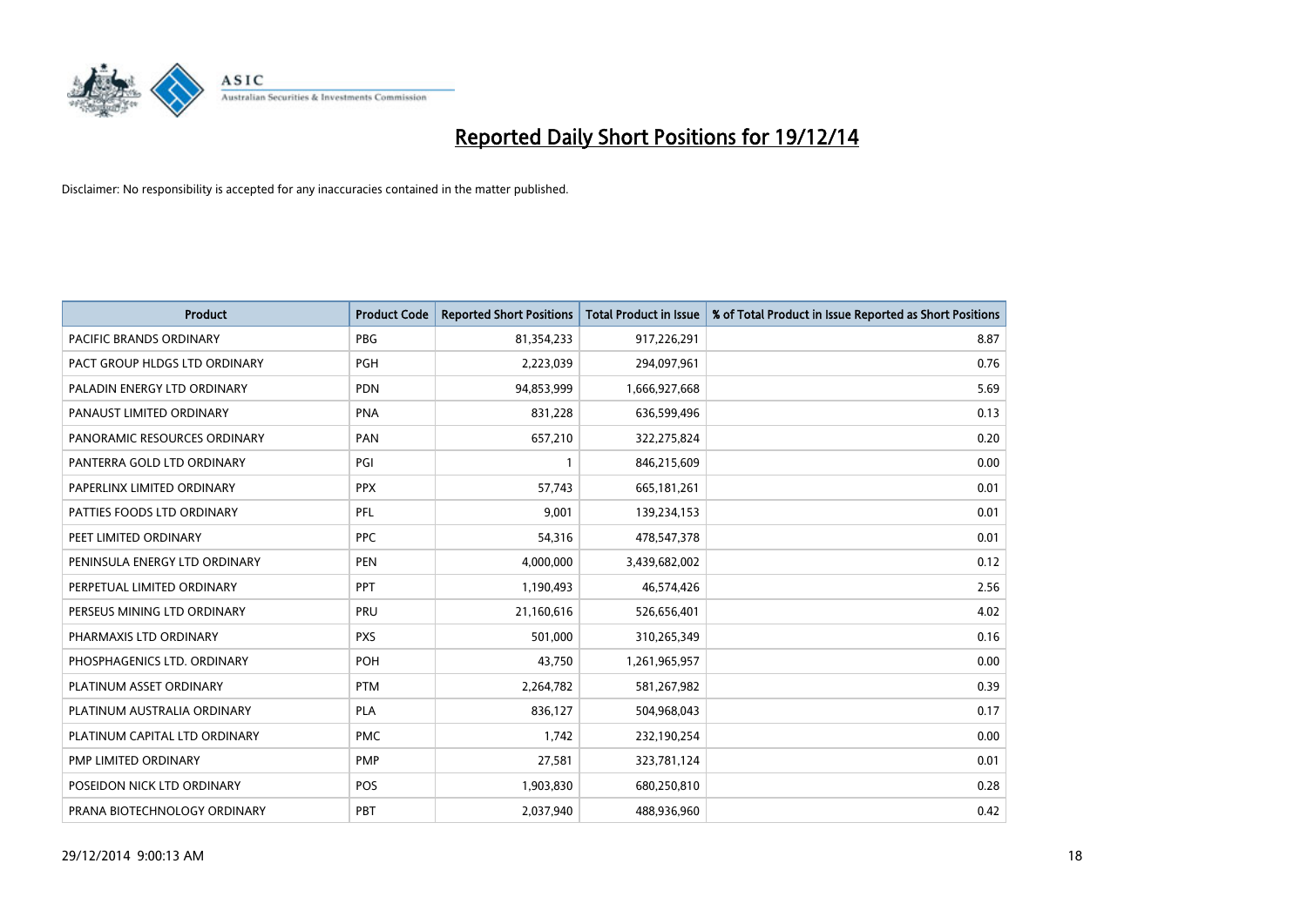

| <b>Product</b>                      | <b>Product Code</b> | <b>Reported Short Positions</b> | <b>Total Product in Issue</b> | % of Total Product in Issue Reported as Short Positions |
|-------------------------------------|---------------------|---------------------------------|-------------------------------|---------------------------------------------------------|
| PREMIER INVESTMENTS ORDINARY        | <b>PMV</b>          | 664,197                         | 155,900,075                   | 0.43                                                    |
| PRIMA BIOMED LTD ORDINARY           | <b>PRR</b>          | 150,049                         | 1,374,516,550                 | 0.01                                                    |
| PRIMARY HEALTH CARE ORDINARY        | <b>PRY</b>          | 29,441,150                      | 512,130,550                   | 5.75                                                    |
| PRIME MEDIA GRP LTD ORDINARY        | <b>PRT</b>          | 1,227,174                       | 366,330,303                   | 0.33                                                    |
| PROGRAMMED ORDINARY                 | <b>PRG</b>          | 213,666                         | 118,651,911                   | 0.18                                                    |
| PURA VIDA ENERGY NL ORDINARY        | <b>PVD</b>          | 242,953                         | 130,130,698                   | 0.19                                                    |
| <b>QANTAS AIRWAYS ORDINARY</b>      | QAN                 | 2,274,016                       | 2,196,330,250                 | 0.10                                                    |
| OBE INSURANCE GROUP ORDINARY        | <b>OBE</b>          | 16,788,245                      | 1,364,945,301                 | 1.23                                                    |
| ORXPHARMA LTD ORDINARY              | <b>QRX</b>          | 10,400                          | 164,190,969                   | 0.01                                                    |
| <b>OUBE HOLDINGS LTD ORDINARY</b>   | QUB                 | 2,384,191                       | 1,054,428,076                 | 0.23                                                    |
| RAMSAY HEALTH CARE ORDINARY         | <b>RHC</b>          | 457,642                         | 202,081,252                   | 0.23                                                    |
| <b>RCG CORPORATION LTD ORDINARY</b> | <b>RCG</b>          | 358,739                         | 263,808,625                   | 0.14                                                    |
| <b>RCR TOMLINSON ORDINARY</b>       | <b>RCR</b>          | 739,320                         | 139,000,806                   | 0.53                                                    |
| <b>REA GROUP ORDINARY</b>           | <b>REA</b>          | 2,293,337                       | 131,714,699                   | 1.74                                                    |
| RECALL HOLDINGS LTD ORDINARY        | <b>REC</b>          | 1,755,771                       | 313,674,711                   | 0.56                                                    |
| RECKON LIMITED ORDINARY             | <b>RKN</b>          | 1,428,387                       | 112,084,762                   | 1.27                                                    |
| <b>RED 5 LIMITED ORDINARY</b>       | RED                 | 174,740                         | 759,451,008                   | 0.02                                                    |
| <b>RED FORK ENERGY ORDINARY</b>     | <b>RFE</b>          | 112,160                         | 501,051,719                   | 0.02                                                    |
| REDBANK ENERGY LTD ORDINARY         | <b>AEI</b>          | 13                              | 786,287                       | 0.00                                                    |
| REGIONAL EXPRESS ORDINARY           | <b>REX</b>          | 47,395                          | 110,154,375                   | 0.04                                                    |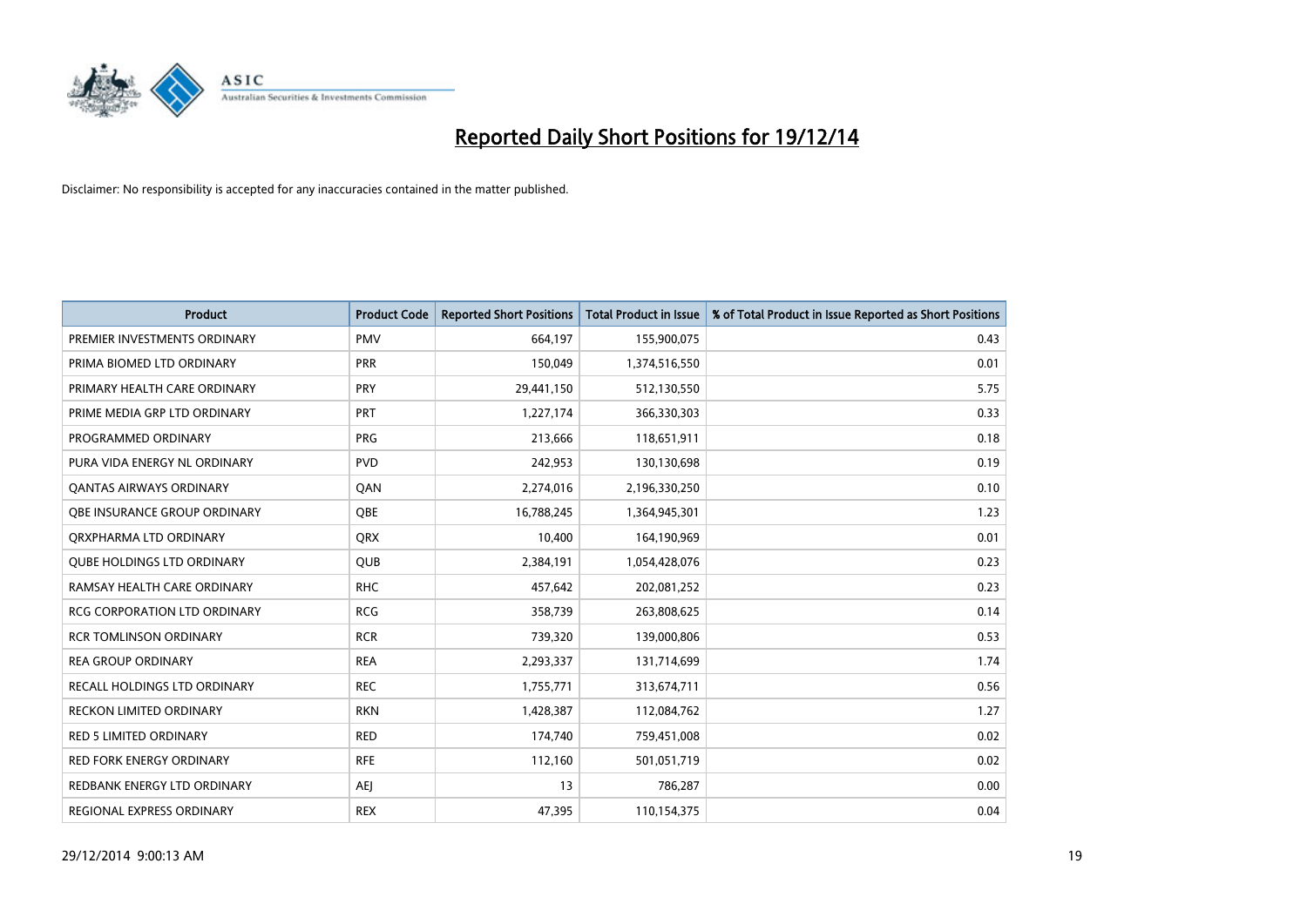

| <b>Product</b>                        | <b>Product Code</b> | <b>Reported Short Positions</b> | <b>Total Product in Issue</b> | % of Total Product in Issue Reported as Short Positions |
|---------------------------------------|---------------------|---------------------------------|-------------------------------|---------------------------------------------------------|
| REGIS HEALTHCARE LTD ORDINARY         | <b>REG</b>          | 2,193,556                       | 300,345,797                   | 0.73                                                    |
| REGIS RESOURCES ORDINARY              | <b>RRL</b>          | 59,573,128                      | 499,781,595                   | 11.92                                                   |
| RESMED INC CDI 10:1                   | <b>RMD</b>          | 41,407,433                      | 1,397,522,030                 | 2.96                                                    |
| <b>RESOLUTE MINING ORDINARY</b>       | <b>RSG</b>          | 28,451,683                      | 641,189,223                   | 4.44                                                    |
| <b>RESOURCE GENERATION ORDINARY</b>   | <b>RES</b>          | 1,220                           | 581,380,338                   | 0.00                                                    |
| RETAIL FOOD GROUP ORDINARY            | <b>RFG</b>          | 4,333,639                       | 156,262,707                   | 2.77                                                    |
| REX MINERALS LIMITED ORDINARY         | <b>RXM</b>          | 903,031                         | 220,519,784                   | 0.41                                                    |
| <b>RHIPE LTD ORDINARY</b>             | <b>RHP</b>          | 300,000                         | 126,269,865                   | 0.24                                                    |
| RIO TINTO LIMITED ORDINARY            | <b>RIO</b>          | 4,861,403                       | 435,758,720                   | 1.12                                                    |
| ROC OIL COMPANY ORDINARY              | <b>ROC</b>          | 338,957                         | 687,618,400                   | 0.05                                                    |
| <b>ROX RESOURCES ORDINARY</b>         | <b>RXL</b>          | 5,523,255                       | 849,673,095                   | 0.65                                                    |
| ROYAL WOLF HOLDINGS ORDINARY          | <b>RWH</b>          | 192,122                         | 100,387,052                   | 0.19                                                    |
| SAI GLOBAL LIMITED ORDINARY           | SAI                 | 754,240                         | 211,761,727                   | 0.36                                                    |
| SALMAT LIMITED ORDINARY               | <b>SLM</b>          | 101,538                         | 159,812,799                   | 0.06                                                    |
| SAMSON OIL & GAS LTD ORDINARY         | SSN                 | 7,145,300                       | 2,837,782,022                 | 0.25                                                    |
| SANDFIRE RESOURCES ORDINARY           | <b>SFR</b>          | 2,855,838                       | 155,950,968                   | 1.83                                                    |
| SANTOS LTD ORDINARY                   | <b>STO</b>          | 6,442,433                       | 982,275,439                   | 0.66                                                    |
| SARACEN MINERAL ORDINARY              | <b>SAR</b>          | 42,261,047                      | 792,784,738                   | 5.33                                                    |
| SCA PROPERTY GROUP STAPLED SECURITIES | <b>SCP</b>          | 23,550,312                      | 648,628,320                   | 3.63                                                    |
| <b>SCENTRE GRP STAPLED</b>            | SCG                 | 13,733,901                      | 5,324,296,678                 | 0.26                                                    |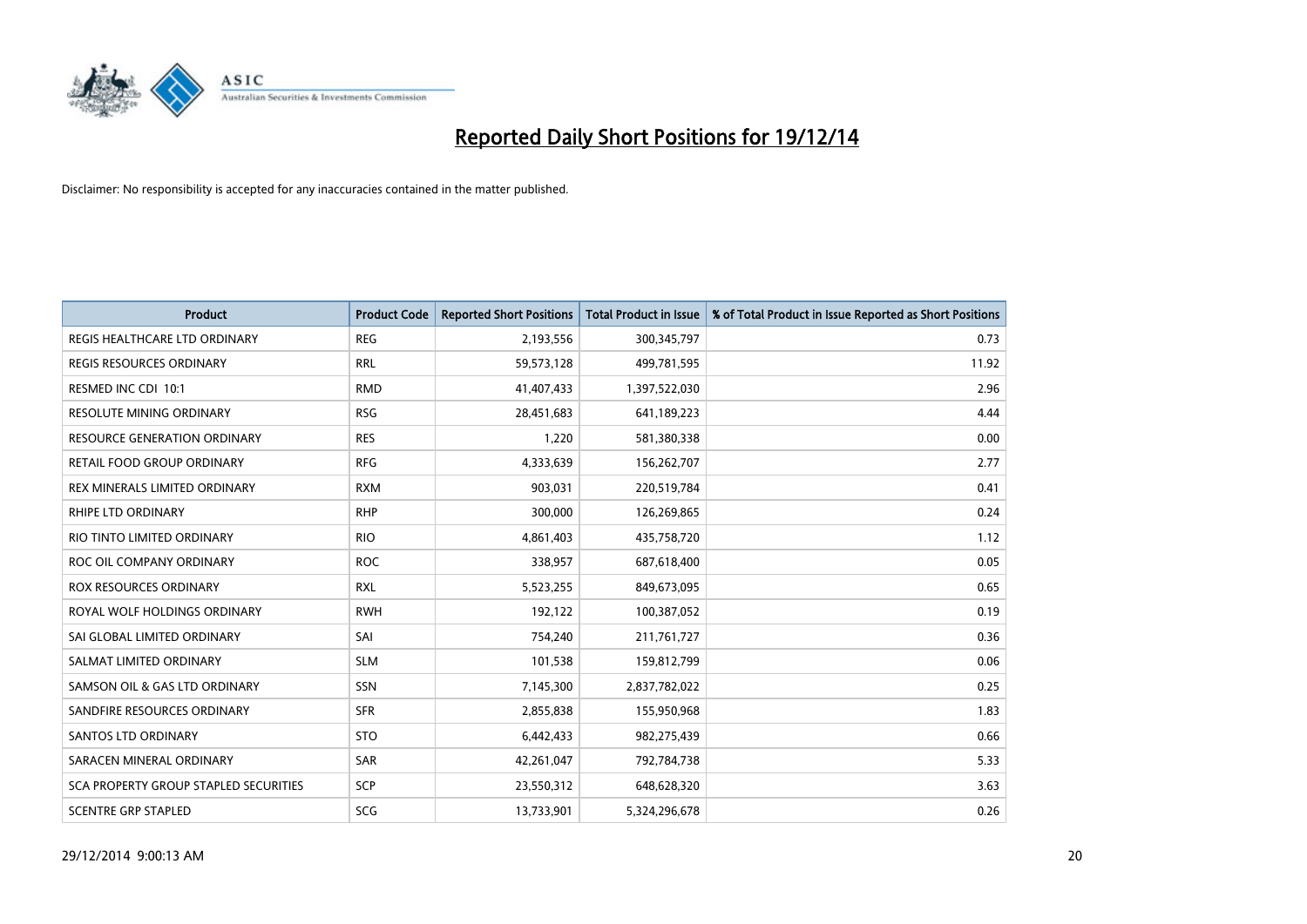

| <b>Product</b>                           | <b>Product Code</b> | <b>Reported Short Positions</b> | <b>Total Product in Issue</b> | % of Total Product in Issue Reported as Short Positions |
|------------------------------------------|---------------------|---------------------------------|-------------------------------|---------------------------------------------------------|
| SEDGMAN LIMITED ORDINARY                 | <b>SDM</b>          | 1,128,550                       | 227,059,277                   | 0.50                                                    |
| SEEK LIMITED ORDINARY                    | <b>SEK</b>          | 9,551,259                       | 342,622,917                   | 2.79                                                    |
| SELECT HARVESTS ORDINARY                 | <b>SHV</b>          | 1,165,430                       | 70,940,874                    | 1.64                                                    |
| SENEX ENERGY LIMITED ORDINARY            | <b>SXY</b>          | 76,699,800                      | 1,149,657,377                 | 6.67                                                    |
| SERVCORP LIMITED ORDINARY                | SRV                 | 649                             | 98,432,275                    | 0.00                                                    |
| SERVICE STREAM ORDINARY                  | SSM                 | 30                              | 386,389,873                   | 0.00                                                    |
| SEVEN GROUP HOLDINGS ORDINARY            | <b>SVW</b>          | 7,422,183                       | 296,260,281                   | 2.51                                                    |
| SEVEN WEST MEDIA LTD ORDINARY            | <b>SWM</b>          | 9,227,146                       | 999,160,872                   | 0.92                                                    |
| SEYMOUR WHYTE LTD ORDINARY               | SWL                 | 54,739                          | 87,647,595                    | 0.06                                                    |
| SG FLEET GROUP LTD ORDINARY              | SGF                 | 544,940                         | 242,691,826                   | 0.22                                                    |
| SHINE CORPORATE ORDINARY                 | SHI                 | 64,874                          | 172,400,081                   | 0.04                                                    |
| SIGMA PHARMACEUTICAL ORDINARY            | <b>SIP</b>          | 21,656,930                      | 1,108,086,575                 | 1.95                                                    |
| SILEX SYSTEMS ORDINARY                   | <b>SLX</b>          | 7,342,081                       | 170,467,339                   | 4.31                                                    |
| SILVER CHEF LIMITED ORDINARY             | SIV                 | 9,570                           | 29,640,865                    | 0.03                                                    |
| SILVER LAKE RESOURCE ORDINARY            | <b>SLR</b>          | 43,582,039                      | 503,233,971                   | 8.66                                                    |
| SIMS METAL MGMT LTD ORDINARY             | SGM                 | 17,429,575                      | 204,691,883                   | 8.52                                                    |
| SINGAPORE TELECOMM. CHESS DEPOSITARY INT | SGT                 | 1,253,896                       | 124,214,351                   | 1.01                                                    |
| SINO GAS ENERGY ORDINARY                 | <b>SEH</b>          | 11,660,862                      | 1,542,672,358                 | 0.76                                                    |
| SIRIUS RESOURCES NL ORDINARY             | <b>SIR</b>          | 17,266,074                      | 341,438,269                   | 5.06                                                    |
| SIRTEX MEDICAL ORDINARY                  | <b>SRX</b>          | 265,654                         | 56,530,231                    | 0.47                                                    |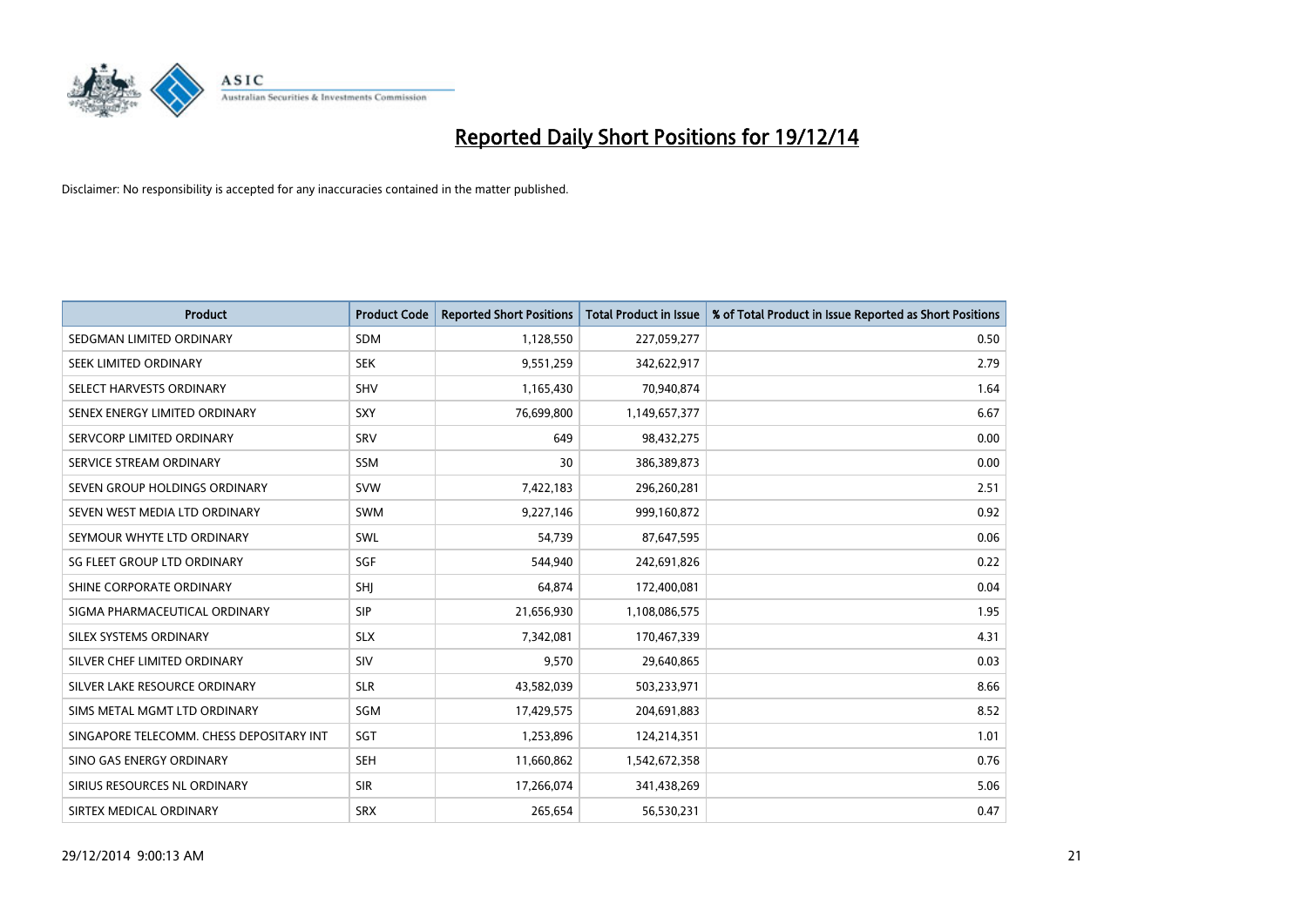

| <b>Product</b>                           | <b>Product Code</b> | <b>Reported Short Positions</b> | <b>Total Product in Issue</b> | % of Total Product in Issue Reported as Short Positions |
|------------------------------------------|---------------------|---------------------------------|-------------------------------|---------------------------------------------------------|
| SKILLED GROUP LTD ORDINARY               | <b>SKE</b>          | 5,411,239                       | 235,753,791                   | 2.30                                                    |
| SKY NETWORK ORDINARY                     | <b>SKT</b>          | 11,484,162                      | 389,139,785                   | 2.95                                                    |
| SKYCITY ENT GRP LTD ORDINARY             | <b>SKC</b>          | 9,046,547                       | 587,472,741                   | 1.54                                                    |
| <b>SLATER &amp; GORDON ORDINARY</b>      | SGH                 | 4,913,272                       | 208,695,621                   | 2.35                                                    |
| SMS MANAGEMENT, ORDINARY                 | <b>SMX</b>          | 1,478,736                       | 69,394,537                    | 2.13                                                    |
| SONIC HEALTHCARE ORDINARY                | SHL                 | 2,659,940                       | 401,194,056                   | 0.66                                                    |
| SOUL PATTINSON (W.H) ORDINARY            | SOL                 | 35,873                          | 239,395,320                   | 0.01                                                    |
| SPARK INFRASTRUCTURE STAPLED US PROHIBT. | SKI                 | 22,859,542                      | 1,466,360,128                 | 1.56                                                    |
| SPARK NEW ZEALAND ORDINARY               | <b>SPK</b>          | 8,116,025                       | 1,834,775,347                 | 0.44                                                    |
| SPDR 200 FUND ETF UNITS                  | <b>STW</b>          | 1,404                           | 47,946,865                    | 0.00                                                    |
| SPECIALTY FASHION ORDINARY               | <b>SFH</b>          | 31,994                          | 192,236,121                   | 0.02                                                    |
| SPOTLESS GRP HLD LTD ORDINARY            | SPO                 | 33,522,224                      | 1,098,290,178                 | 3.05                                                    |
| ST BARBARA LIMITED ORDINARY              | <b>SBM</b>          | 10,032,457                      | 495,102,525                   | 2.03                                                    |
| STARPHARMA HOLDINGS ORDINARY             | SPL                 | 9,404,916                       | 319,058,325                   | 2.95                                                    |
| STEADFAST GROUP LTD ORDINARY             | <b>SDF</b>          | 18,473,994                      | 503,352,992                   | 3.67                                                    |
| STHN CROSS MEDIA ORDINARY                | <b>SXL</b>          | 40,800,544                      | 731,319,622                   | 5.58                                                    |
| STOCKLAND UNITS/ORD STAPLED              | SGP                 | 8,017,964                       | 2,348,746,744                 | 0.34                                                    |
| STRAITS RES LTD. ORDINARY                | <b>SRQ</b>          | 20,212                          | 1,217,730,293                 | 0.00                                                    |
| STW COMMUNICATIONS ORDINARY              | SGN                 | 6,084,300                       | 409,699,000                   | 1.49                                                    |
| SUNCORP GROUP LTD ORDINARY               | <b>SUN</b>          | 4,519,533                       | 1,286,600,980                 | 0.35                                                    |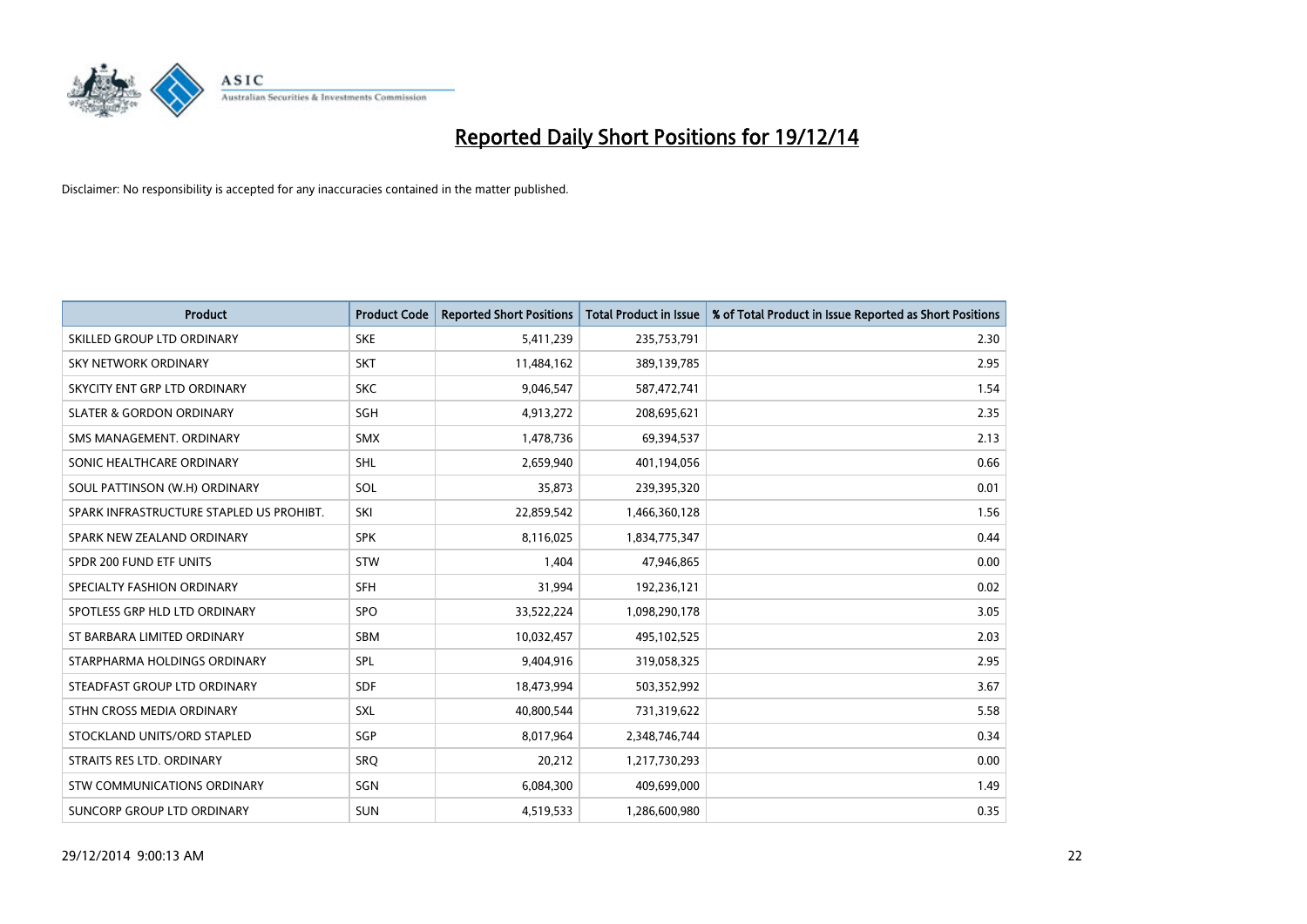

| <b>Product</b>                   | <b>Product Code</b> | <b>Reported Short Positions</b> | <b>Total Product in Issue</b> | % of Total Product in Issue Reported as Short Positions |
|----------------------------------|---------------------|---------------------------------|-------------------------------|---------------------------------------------------------|
| SUNDANCE ENERGY ORDINARY         | <b>SEA</b>          | 3,973,525                       | 549,295,839                   | 0.72                                                    |
| SUNDANCE RESOURCES ORDINARY      | <b>SDL</b>          | 80,595,584                      | 3,082,028,456                 | 2.62                                                    |
| SUNLAND GROUP LTD ORDINARY       | <b>SDG</b>          | 126,192                         | 181,710,087                   | 0.07                                                    |
| SUPER RET REP LTD ORDINARY       | <b>SUL</b>          | 19,012,787                      | 197,030,571                   | 9.65                                                    |
| SWICK MINING ORDINARY            | <b>SWK</b>          | 50,000                          | 217,643,703                   | 0.02                                                    |
| SYD AIRPORT STAPLED US PROHIBIT. | <b>SYD</b>          | 38,436,902                      | 2,216,216,041                 | 1.73                                                    |
| SYRAH RESOURCES ORDINARY         | <b>SYR</b>          | 6,157,358                       | 164,135,076                   | 3.75                                                    |
| TABCORP HOLDINGS LTD ORDINARY    | <b>TAH</b>          | 14,046,347                      | 765,652,364                   | 1.83                                                    |
| TAP OIL LIMITED ORDINARY         | <b>TAP</b>          | 111,107                         | 243,186,639                   | 0.05                                                    |
| <b>TARGET ENERGY ORDINARY</b>    | <b>TEX</b>          | 250,693                         | 499,687,480                   | 0.05                                                    |
| TASSAL GROUP LIMITED ORDINARY    | <b>TGR</b>          | 107,874                         | 146,897,115                   | 0.07                                                    |
| <b>TATTS GROUP LTD ORDINARY</b>  | <b>TTS</b>          | 27,219,243                      | 1,445,759,948                 | 1.88                                                    |
| <b>TECHNOLOGY ONE ORDINARY</b>   | <b>TNE</b>          | 3,776,498                       | 309,074,455                   | 1.22                                                    |
| TELSTRA CORPORATION, ORDINARY    | <b>TLS</b>          | 40,514,178                      | 12,225,655,836                | 0.33                                                    |
| TEN NETWORK HOLDINGS ORDINARY    | <b>TEN</b>          | 139,756,625                     | 2,630,984,596                 | 5.31                                                    |
| TERANGA GOLD CORP CDI 1:1        | <b>TGZ</b>          | 90,760                          | 73,048,329                    | 0.12                                                    |
| TFS CORPORATION LTD ORDINARY     | <b>TFC</b>          | 9,978,686                       | 326,983,445                   | 3.05                                                    |
| THE PAS GROUP LTD ORDINARY       | <b>PGR</b>          | 42,963                          | 136,690,860                   | 0.03                                                    |
| THE REJECT SHOP ORDINARY         | <b>TRS</b>          | 2,205,070                       | 28,844,648                    | 7.64                                                    |
| THINK CHILDCARE EDU ORDINARY     | <b>TNK</b>          | 500,000                         | 39,600,000                    | 1.26                                                    |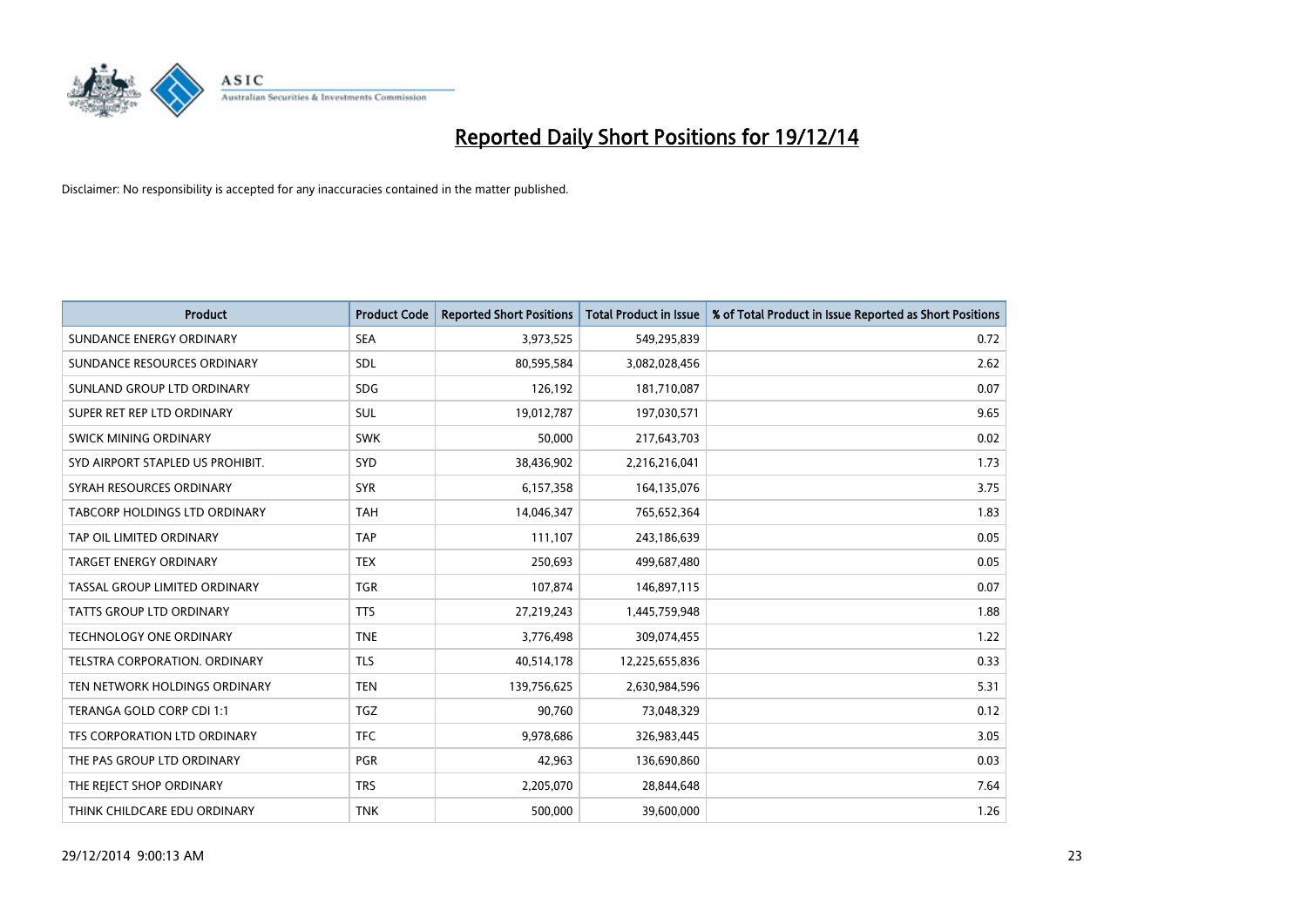

| <b>Product</b>                       | <b>Product Code</b> | <b>Reported Short Positions</b> | <b>Total Product in Issue</b> | % of Total Product in Issue Reported as Short Positions |
|--------------------------------------|---------------------|---------------------------------|-------------------------------|---------------------------------------------------------|
| THORN GROUP LIMITED ORDINARY         | <b>TGA</b>          | 402,242                         | 150,634,985                   | 0.27                                                    |
| TIGER RESOURCES ORDINARY             | <b>TGS</b>          | 6,841,438                       | 1,143,541,406                 | 0.60                                                    |
| TOLL HOLDINGS LTD ORDINARY           | <b>TOL</b>          | 28,263,507                      | 717,437,878                   | 3.94                                                    |
| TORO ENERGY LIMITED ORDINARY         | <b>TOE</b>          | 33,202                          | 1,629,839,416                 | 0.00                                                    |
| <b>TOWER LIMITED ORDINARY</b>        | <b>TWR</b>          | 1,000                           | 178,145,130                   | 0.00                                                    |
| TOX FREE SOLUTIONS ORDINARY          | <b>TOX</b>          | 2,178,572                       | 133,752,359                   | 1.63                                                    |
| TPG TELECOM LIMITED ORDINARY         | <b>TPM</b>          | 12,755,495                      | 793,808,141                   | 1.61                                                    |
| <b>TRADE ME GROUP ORDINARY</b>       | <b>TME</b>          | 5,484,094                       | 396,830,595                   | 1.38                                                    |
| <b>TRANSFIELD SERVICES ORDINARY</b>  | <b>TSE</b>          | 4,775,085                       | 512,457,716                   | 0.93                                                    |
| TRANSPACIFIC INDUST, ORDINARY        | <b>TPI</b>          | 64,067,941                      | 1,579,648,778                 | 4.06                                                    |
| TRANSURBAN GROUP TRIPLE STAPLED SEC. | <b>TCL</b>          | 15,141,406                      | 1,906,390,878                 | 0.79                                                    |
| <b>TREASURY GROUP ORDINARY</b>       | <b>TRG</b>          | 67,374                          | 26,624,328                    | 0.25                                                    |
| TREASURY WINE ESTATE ORDINARY        | <b>TWE</b>          | 12,678,943                      | 651,261,403                   | 1.95                                                    |
| TROY RESOURCES LTD ORDINARY          | <b>TRY</b>          | 12,467,085                      | 195,265,161                   | 6.38                                                    |
| UGL LIMITED ORDINARY                 | UGL                 | 20,122,045                      | 166,511,240                   | 12.08                                                   |
| UNILIFE CORPORATION CDI 6:1          | <b>UNS</b>          | 117,181                         | 275,307,258                   | 0.04                                                    |
| UNITY MINING LTD ORDINARY            | <b>UML</b>          | 319,871                         | 1,133,122,711                 | 0.03                                                    |
| UXC LIMITED ORDINARY                 | <b>UXC</b>          | 1,873,964                       | 331,468,991                   | 0.57                                                    |
| <b>VEDA GROUP LTD ORDINARY</b>       | <b>VED</b>          | 12,548,758                      | 842,055,406                   | 1.49                                                    |
| <b>VENTURE MINERALS ORDINARY</b>     | <b>VMS</b>          | 238,000                         | 287,320,170                   | 0.08                                                    |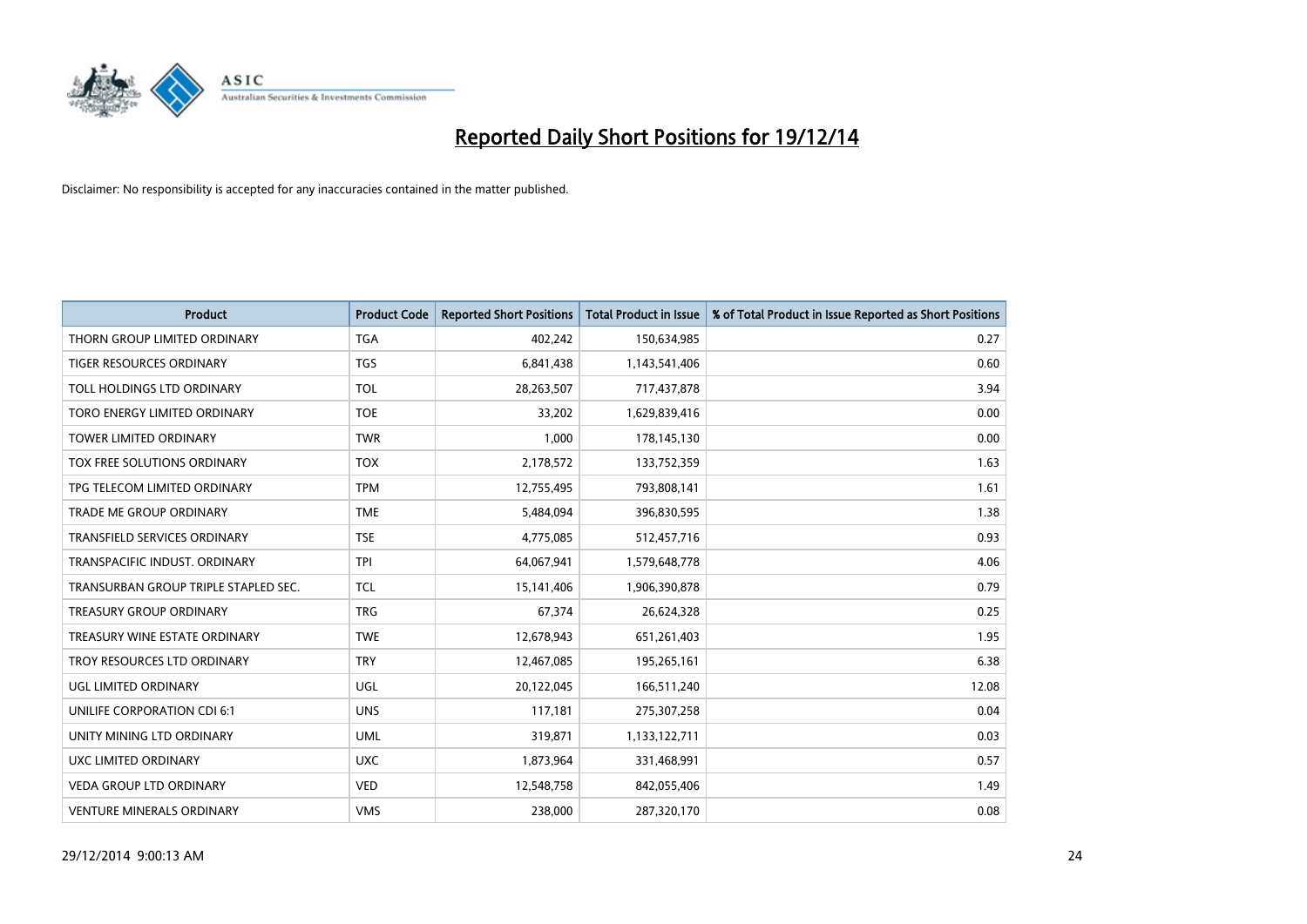

| <b>Product</b>                       | <b>Product Code</b> | <b>Reported Short Positions</b> | <b>Total Product in Issue</b> | % of Total Product in Issue Reported as Short Positions |
|--------------------------------------|---------------------|---------------------------------|-------------------------------|---------------------------------------------------------|
| <b>VILLAGE ROADSHOW LTD ORDINARY</b> | <b>VRL</b>          | 1,115,206                       | 159,515,151                   | 0.70                                                    |
| <b>VIRGIN AUS HLDG LTD ORDINARY</b>  | <b>VAH</b>          | 42,282,035                      | 3,524,912,131                 | 1.20                                                    |
| <b>VIRTUS HEALTH LTD ORDINARY</b>    | <b>VRT</b>          | 5,471,979                       | 79,885,938                    | 6.85                                                    |
| VISION EYE INSTITUTE ORDINARY        | VEI                 | 1,586,666                       | 178,873,554                   | 0.89                                                    |
| <b>VNGD AUS SHARES ETF UNITS</b>     | VAS                 | 18,117                          | 12,424,238                    | 0.15                                                    |
| <b>VOCATION LTD ORDINARY</b>         | <b>VET</b>          | 10,787,146                      | 230,000,000                   | 4.69                                                    |
| <b>VOCUS COMMS LTD ORDINARY</b>      | VOC                 | 2,069,984                       | 104,824,684                   | 1.97                                                    |
| WAM CAPITAL LIMITED ORDINARY         | <b>WAM</b>          | 171                             | 345,405,201                   | 0.00                                                    |
| WARRNAMBOOL CHEESE ORDINARY          | <b>WCB</b>          | 19                              | 56,098,797                    | 0.00                                                    |
| <b>WATPAC LIMITED ORDINARY</b>       | <b>WTP</b>          | 2,228,708                       | 189,258,397                   | 1.18                                                    |
| <b>WDS LIMITED ORDINARY</b>          | <b>WDS</b>          | 617,367                         | 144,740,614                   | 0.43                                                    |
| <b>WEBJET LIMITED ORDINARY</b>       | <b>WEB</b>          | 1,424,197                       | 79,397,959                    | 1.79                                                    |
| <b>WESFARMERS LIMITED ORDINARY</b>   | <b>WES</b>          | 6,059,848                       | 1,123,752,517                 | 0.54                                                    |
| <b>WESTERN AREAS LTD ORDINARY</b>    | <b>WSA</b>          | 17,747,398                      | 232,580,131                   | 7.63                                                    |
| WESTERN DESERT RES. ORDINARY         | <b>WDR</b>          | 2,490,070                       | 620,049,919                   | 0.40                                                    |
| WESTERN DESERT RES. RIGHTS 31-MAR-14 | <b>WDRR</b>         | 17,835                          | 120,009,662                   | 0.01                                                    |
| <b>WESTFIELD CORP STAPLED</b>        | <b>WFD</b>          | 5,022,210                       | 2,078,089,686                 | 0.24                                                    |
| WESTFIELD GROUP ORD/UNIT STAPLED SEC | <b>WDC</b>          | 945,234                         | 2,078,089,686                 | 0.05                                                    |
| WESTPAC BANKING CORP ORDINARY        | <b>WBC</b>          | 36,821,349                      | 3,109,048,309                 | 1.18                                                    |
| WHITE ENERGY COMPANY ORDINARY        | <b>WEC</b>          | 31,950                          | 328,374,494                   | 0.01                                                    |